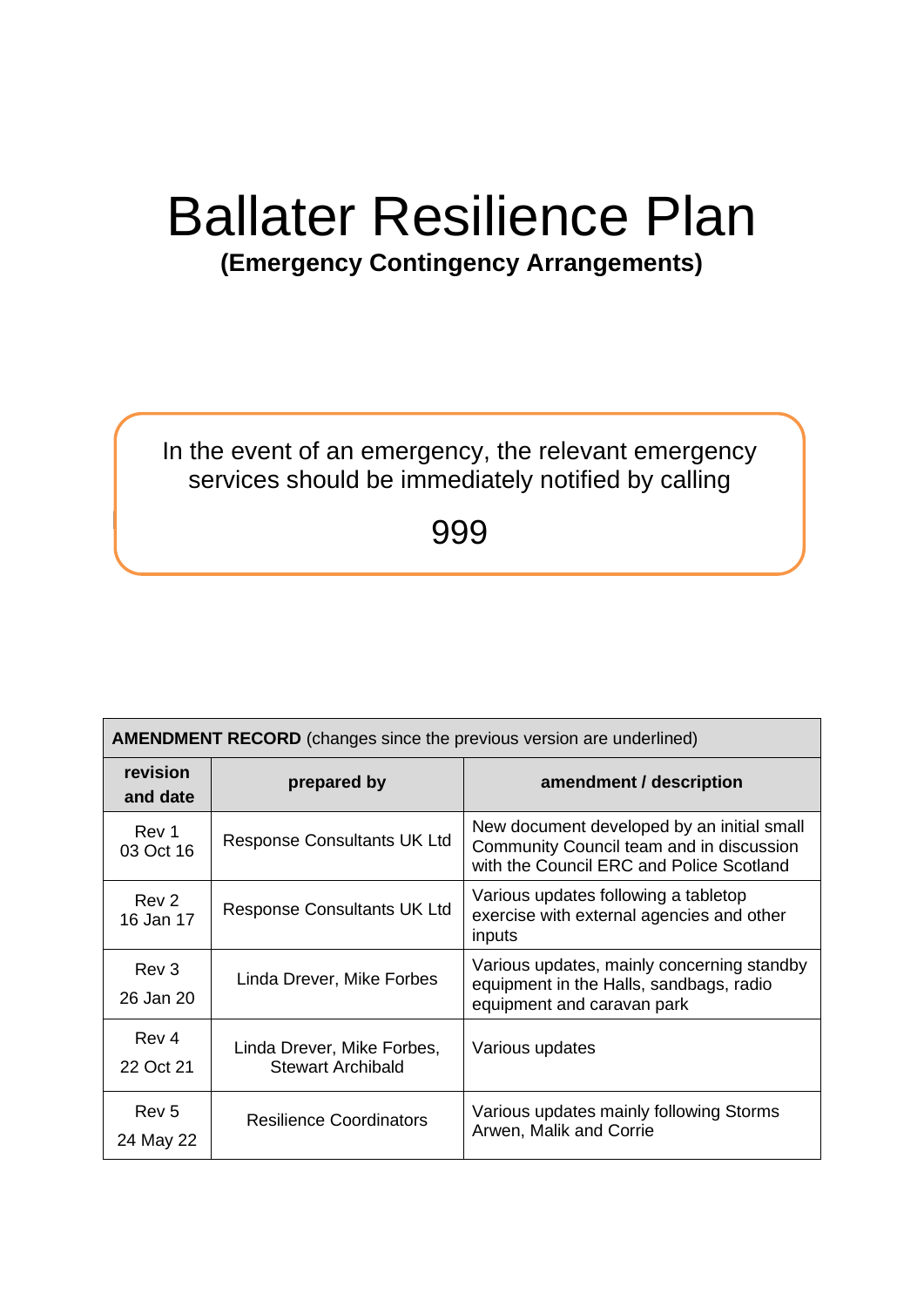## **CONTENTS**

| 1. |                                 | <b>INTRODUCTION</b>                                                                                                                                     | page                               |
|----|---------------------------------|---------------------------------------------------------------------------------------------------------------------------------------------------------|------------------------------------|
|    | 1.1<br>1.2 <sub>1</sub><br>1.3  | Purpose<br>Scope<br>References                                                                                                                          | $\overline{2}$<br>$\frac{2}{3}$    |
| 2. |                                 | <b>BALLATER</b>                                                                                                                                         |                                    |
|    | 2.1<br>2.2                      | Description<br><b>Key Locations</b>                                                                                                                     | 4<br>4                             |
| 3. |                                 | <b>RISKS AND RESPONSES</b>                                                                                                                              |                                    |
|    | 3.1<br>3.2<br>3.3<br>3.4<br>3.5 | <b>Risk Assessment</b><br>Response to Flooding<br>Response to Severe Weather<br>Response to a Major Incident<br>Response to Prolonged Loss of Utilities | 5<br>$\overline{7}$<br>8<br>8<br>9 |
| 4  |                                 | <b>RESILIENCE TEAM</b>                                                                                                                                  |                                    |
|    | 4.1<br>4.2<br>4.3<br>4.4        | Mobilisation<br><b>Team Structure</b><br><b>Checklists</b><br><b>Facilities</b>                                                                         | 10<br>11<br>12 <sub>2</sub><br>16  |
|    | <b>APPENDICES</b>               |                                                                                                                                                         | 17                                 |
| Α  |                                 | <b>Household Emergency Plans</b>                                                                                                                        |                                    |

- B Reception Centre Registration Form
- C Information for Volunteers
- D Ballater Caravan Park Emergency Procedure

| <b>DISTRIBUTION OF PLAN</b>                                | number of copies |
|------------------------------------------------------------|------------------|
| V&A Halls, Ballater                                        |                  |
| Aberdeenshire Council Emergency Response Coordinator (ERC) |                  |
| <b>Police Scotland</b>                                     |                  |
| <b>Scottish Fire &amp; Rescue Service</b>                  |                  |
| Ballater & Crathie Community Council (BCCC) website        |                  |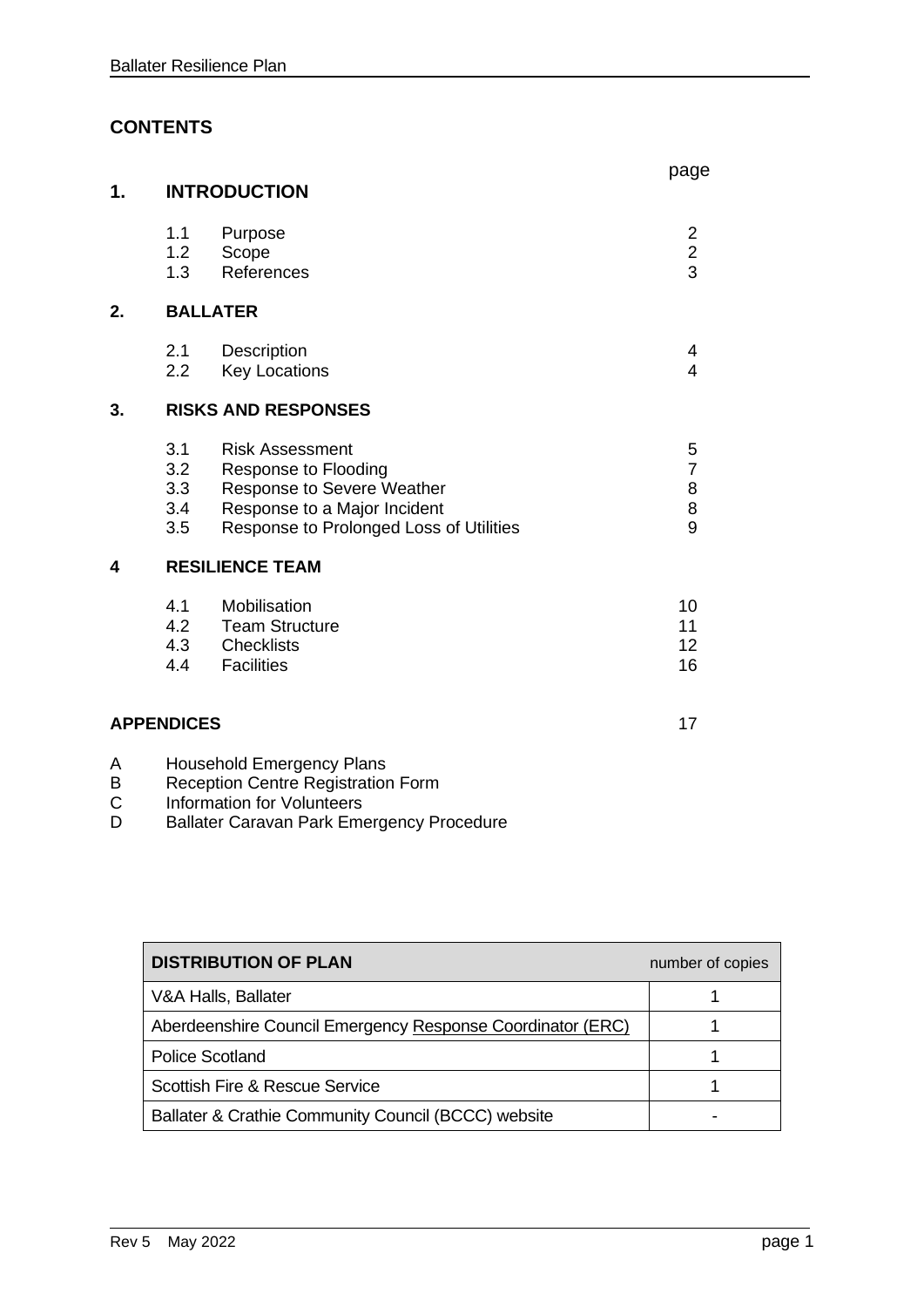#### **1. INTRODUCTION**

#### **1.1 Purpose**

Community Resilience is an initiative supported by local, Scottish, and the UK governments originating from the Civil Contingencies Act 2004. The principle is that communities develop a local plan so that they can help themselves during an emergency in a way that complements, but in no way replaces, the response of the emergency services and other responders. The purpose of the local plan is to:

- **■** raise awareness and understanding of the local risks and emergency response capability in order to motivate and support self-help
- **•** increase individual, family and community resilience against emergencies
- **•** provide a framework for the delivery of a resilient community plan
- commence self-help arrangements until support from the emergency services or other agencies is in place.

#### **1.2 Scope**

This community resilience plan assesses risks, identifies local resources and actions, voluntary support and key locations within the community of Ballater and the surrounding area within the Eastern part of the Ballater & Crathie Community Council boundaries being the area shown edged in red and to the East of the black line on the plan below.

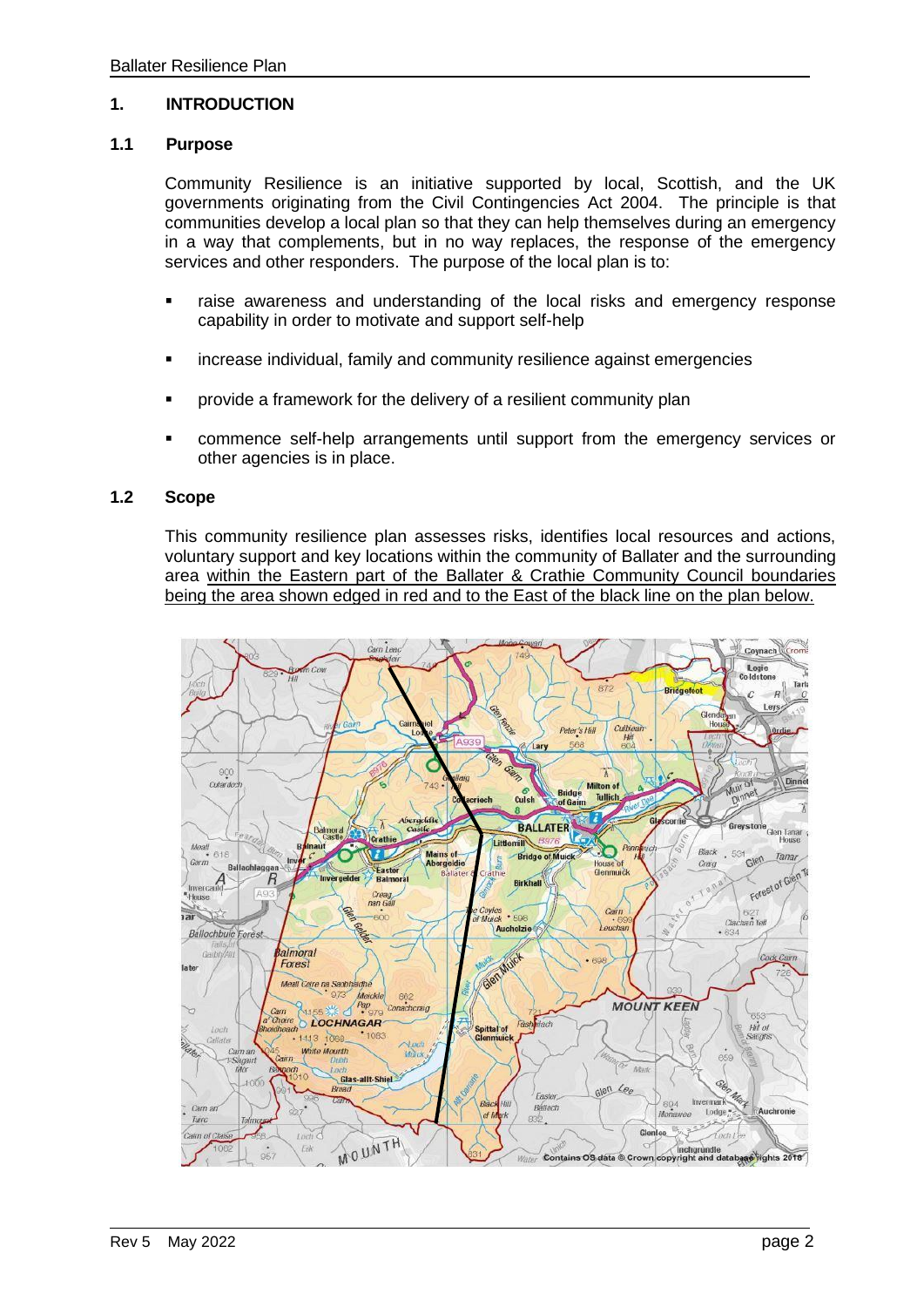In the event of an emergency or any situation which threatens the safety of residents within the above area, the actions taken by the community may include some of the following:

- providing shelter, hot water and drinks, and assistance in the village halls during an emergency
- checking on neighbours and residents who may benefit most from additional assistance to ensure their safety and well-being during severe weather or utility failure
- **EXECT** assisting with the delivery of essential supplies during severe weather or utility failure e.g. hot water and food.

While members of the Ballater Resilience Group are operating inside the V&A Halls under the authority of Aberdeenshire Council, their activities inside are covered by both the Council's insurance policy and also that of the V&A Halls. As members of the Ballater Resilience Group are an integral part of the Ballater & Crathie Community Council, some activities are also covered by the Community Council's insurance policy (but not those involving the use of mechanised equipment).

#### **1.3 References**

As this Plan is in the public domain, all references to people's names and telephone numbers have been omitted, but are documented in the Emergency Contacts List, the distribution of which is limited and controlled.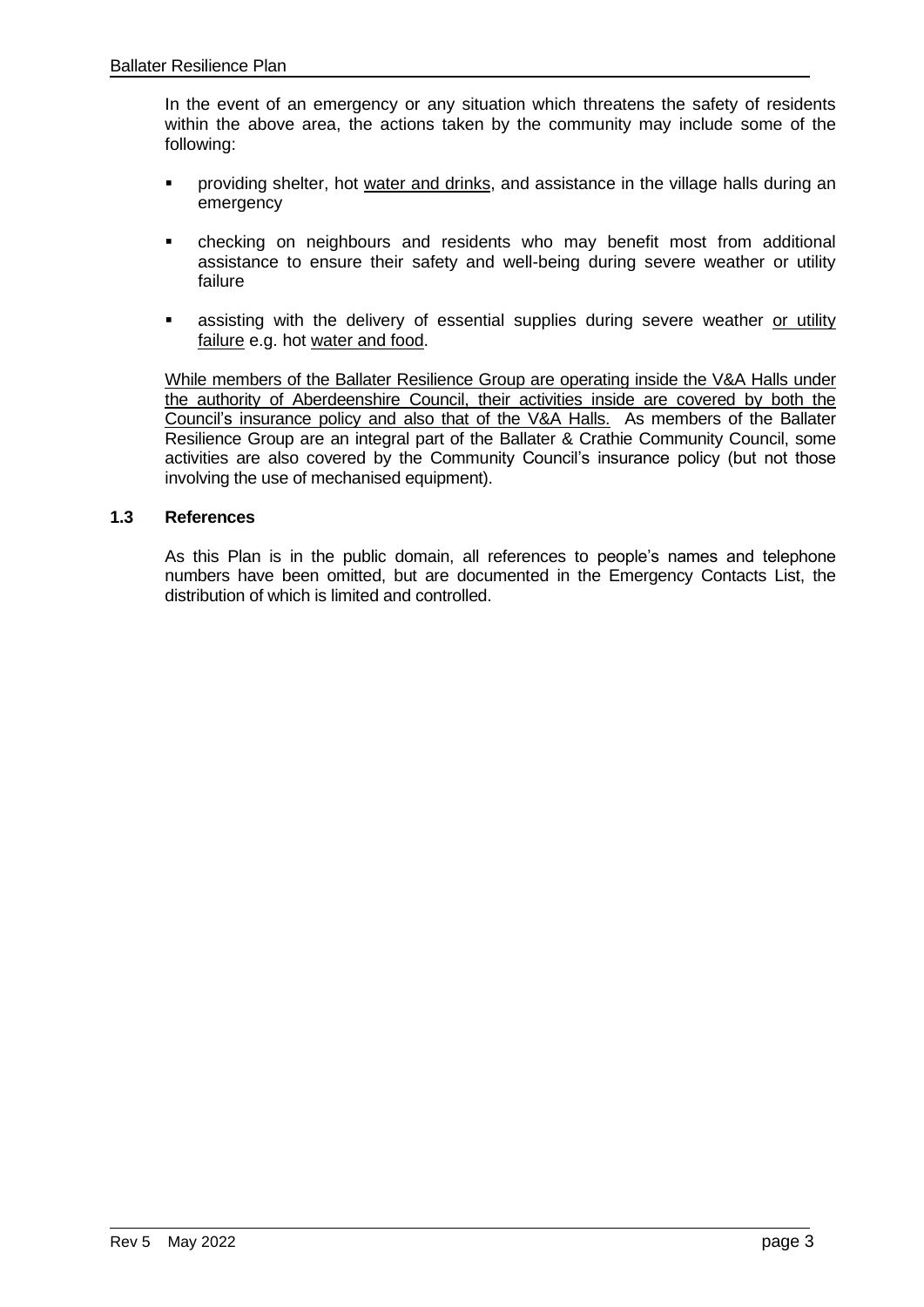#### **2. BALLATER**

#### **2.1 Description**

The village of Ballater is located 42 miles west of Aberdeen with isolated pockets of remote farming and residential properties in the River Muick and River Gairn valleys, to the east as far as Cambus o May and to the west to Coilacriech and Littlemill.

In the village, there is a caravan park, supermarket, pharmacy, clinic, military barracks, plus several churches, hotels, shops, cafes, restaurants and takeaway food outlets. There is a fire station in Ballater with two appliances plus an Argo-cat (retained crew), police station and ambulance depot (all located in an area prone to flooding).

The A93, the main road from Aberdeen to Braemar and beyond, passes through Ballater, although some of the traffic tends to use the B972 Pass of Ballater road. These roads are subject to heavy traffic, as it forms part of a route used by heavy goods vehicles, coaches, tourist and local traffic including farm and logging vehicles. On the south side of the river, the less used B976 connects Aberdeen, Banchory and Aboyne to Balmoral and Loch Muick which is used by tourists, walkers and outdoor enthusiasts. During the summer months, all the aforementioned roads are used by large numbers of motorbikes and sports cars, often at excessive speed.

Approximately 1,800 people live in Ballater, of which an estimated 30% are over 60 years of age and 7% over 80 years of age. However, during the tourist season, especially in August and September (due to the presence of the Royal Family, Highland Games, etc), these numbers increase dramatically with an influx of visitors to the area.

#### **2.2 Key Locations**

The primary Evacuation Reception Centre in Ballater is based in the **Victoria & Albert (V&A) Halls,** Station Square. The halls, comprising two large halls, several smaller rooms, three kitchens, many toilets and lift, have the capacity to accommodate over 421 people. Standby lighting and heating equipment can be quickly installed in all rooms in the event of the failure of mains electricity. In the event of a major evacuation, use of the various rooms will be designated as follows:

| Victoria Hall           |                          | registration, general use for evacuees (and pets)                                          |
|-------------------------|--------------------------|--------------------------------------------------------------------------------------------|
| <b>Albert Hall</b>      |                          | general use for evacuees                                                                   |
| Mike Sheridan Room      | ۰.                       | for those needing a less busy environment                                                  |
| Beaton Craigie Room     | $\overline{\phantom{0}}$ | <b>Community Coordination Room</b>                                                         |
| Mike Sheridan Storeroom | $\blacksquare$           | may be used as emergency services rest room<br>(accessed via door in centre of courtyard). |

In lesser events (e.g. prolonged loss of electricity), the Victoria Hall may be the only room used by the community and the Mike Sheridan Room may be used for coordination purposes.

There is always a stock of tea, coffee, etc, and disposable cups available. In addition, sleeping bags, mats and cots are also stored in the V&A Halls along with portable gas heaters, lighting and two petrol generators.

In the unlikely event that the V&A Halls are not useable, **Ballater Primary School** is designated as the back-up evacuation reception centre. However, while these premises could provide immediate shelter, the facilities and resources are less suitable.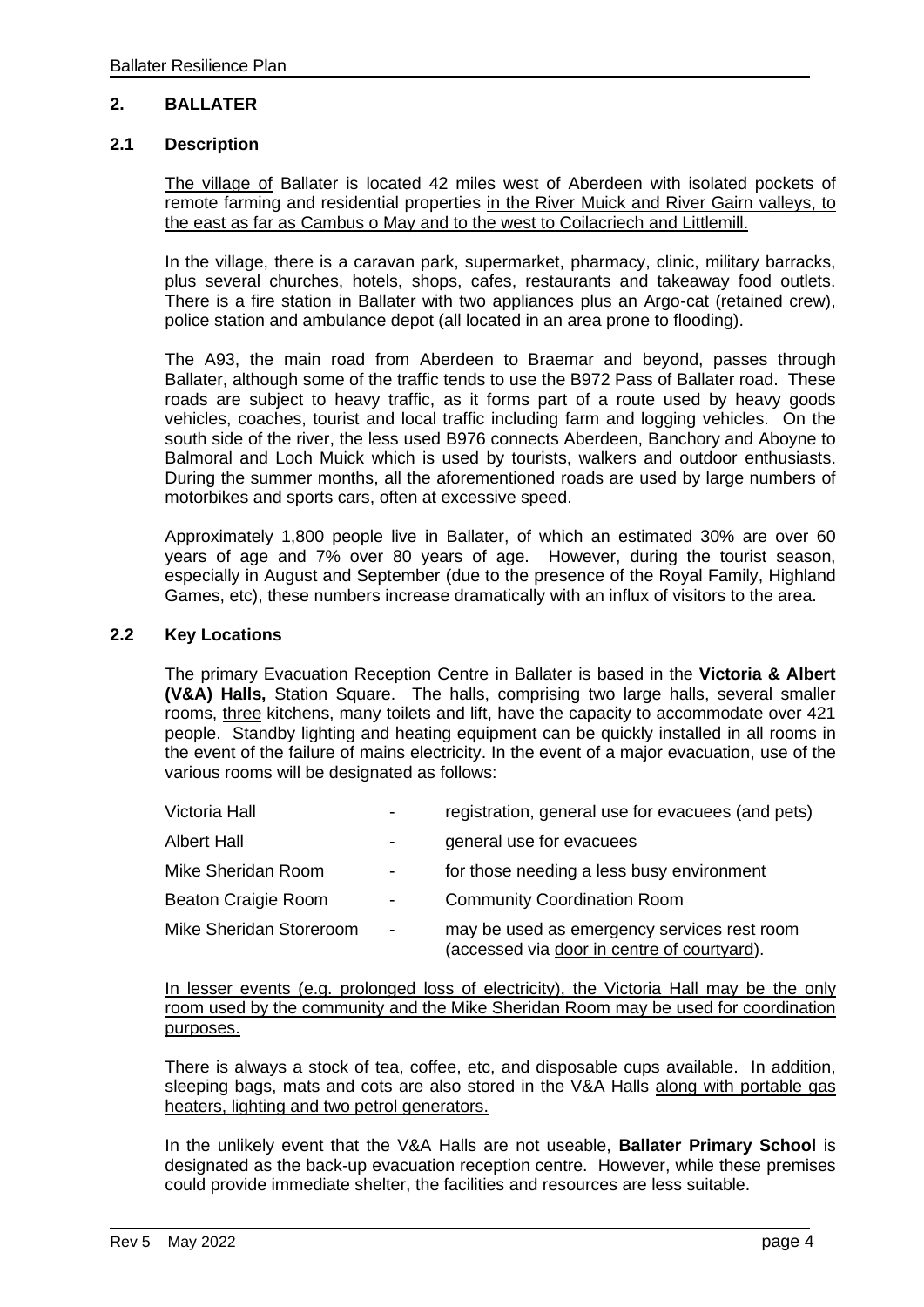#### **3. RISKS AND RESPONSES**

#### **3.1 Risk Assessment**

The following tables identify the main realistic risks, impact to the communities, likely actions by emergency responders and possible actions to be taken by the community.

| <b>Flooding</b> (e.g. rivers over-topping, banks bursting, water in village)<br><b>Risk:</b> |                                                                                        |                                                                                                                                                         |  |
|----------------------------------------------------------------------------------------------|----------------------------------------------------------------------------------------|---------------------------------------------------------------------------------------------------------------------------------------------------------|--|
| impact on<br>community                                                                       | possible actions to be<br>taken                                                        | actions by community to assist<br>emergency responders                                                                                                  |  |
| Damage to<br>homes and<br>businesses                                                         | Monitor warnings<br>received from SEPA<br>and Met Office so that<br>potential problems | Based on information given by SEPA<br>and supported by observations from<br>estates upstream, attempt to give<br>early warning of flooding to residents |  |
| Flooding in local<br>streets                                                                 | identified as early as<br>possible                                                     | and Ballater Caravan Park warden                                                                                                                        |  |
| Disruption of<br>transport links                                                             | <b>Assist Emergency</b><br>Services with rescue<br>activities, as requested            | Buddy with a member of the<br><b>Emergency Services to wake-up</b><br>householders                                                                      |  |
| Disruption of<br>delivery of food<br>and supplies to<br>eateries and                         | Identify need for shelter<br>and accommodation                                         | Work with local emergency<br>responders to assist, as required,<br>with evacuation                                                                      |  |
| shops                                                                                        | Make arrangements<br>with voluntary                                                    | <b>Mobilise Reception Centre</b>                                                                                                                        |  |
| Lack of access<br>to/from homes                                                              | organisations for a<br>range of support (first<br>aid, vehicles, etc.)                 | Identify and care for people who may<br>benefit most from additional<br>assistance and live in areas likely to<br>be affected                           |  |

| <b>Risk:</b><br><b>Prolonged Loss of Utilities</b> (e.g. no electricity for several days) |                                                                            |                                                                                                                                             |  |
|-------------------------------------------------------------------------------------------|----------------------------------------------------------------------------|---------------------------------------------------------------------------------------------------------------------------------------------|--|
| impact on<br>community                                                                    | possible actions to<br>be taken                                            | what can community do to prepare<br>and assist?                                                                                             |  |
| Prolonged loss of<br>electricity, water<br>or telecoms                                    | Arrangements in<br>place to open Rest or<br>other support Centres          | Provide support for people in their<br>own homes for people who may<br>benefit most from additional<br>assistance in liaison with statutory |  |
| Loss of utilities to<br>homes, schools,                                                   | Work closely with<br>Aberdeenshire                                         | responders and voluntary agencies                                                                                                           |  |
| public buildings                                                                          | Council and utilities to<br>prioritise additional<br>assistance for people | Assist with the delivery of hot water,<br>drinks, food and information                                                                      |  |
|                                                                                           | who may benefit most<br>from it                                            | After 12 hours, mobilise the Reception<br>Centre, maintaining a presence in the<br>Halls 8am-8pm until deemed no                            |  |
|                                                                                           | Initiate arrangements<br>in place with voluntary                           | longer necessary.                                                                                                                           |  |
|                                                                                           | organisations to<br>provide support                                        | Utilise analogue telephones in the<br>Coordination Room for emergency<br>use only                                                           |  |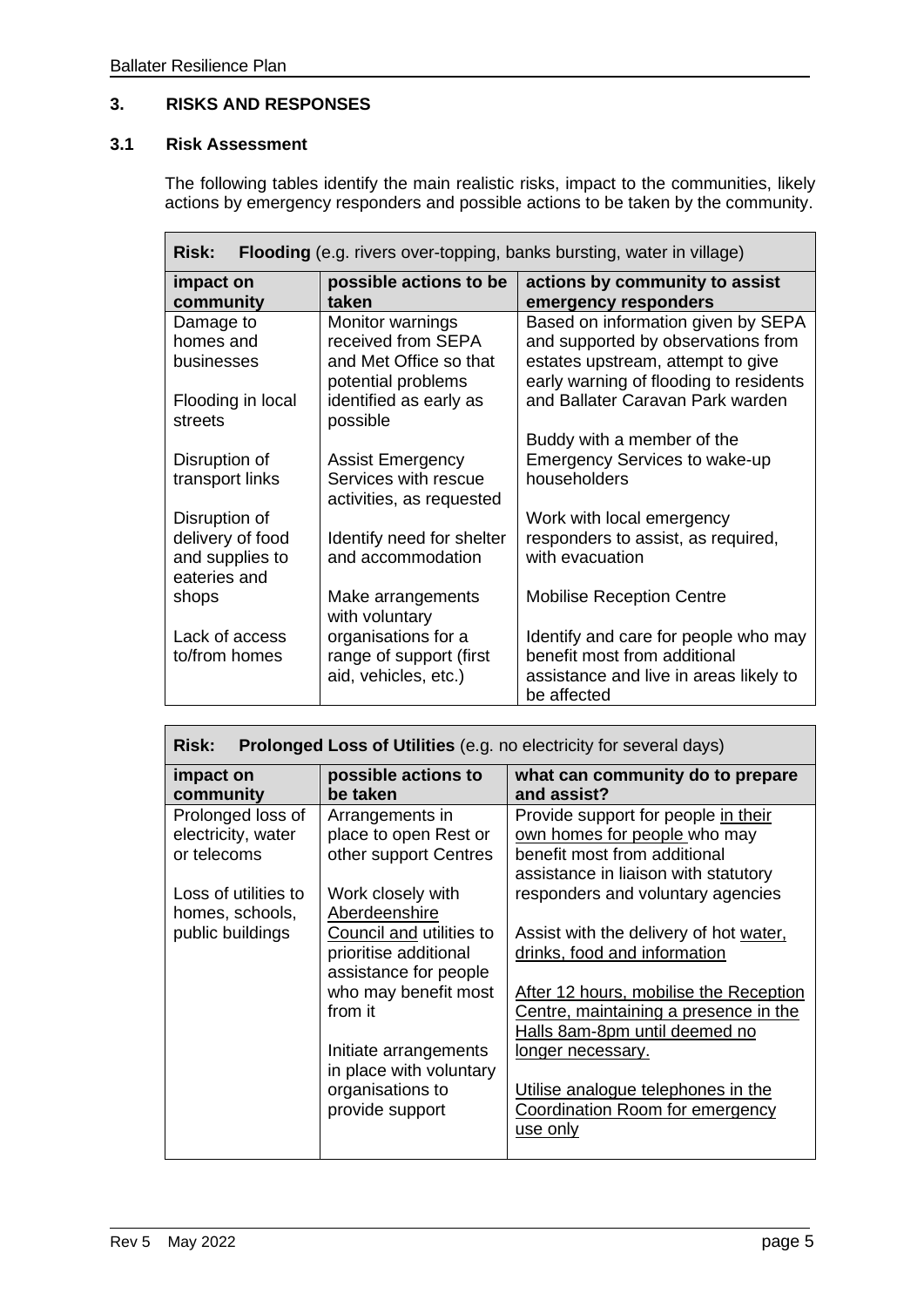| Severe Weather (e.g. excessive snowfall and drifting)<br><b>Risk:</b>         |                                                                                                                                 |                                                                                                                                                                                        |  |
|-------------------------------------------------------------------------------|---------------------------------------------------------------------------------------------------------------------------------|----------------------------------------------------------------------------------------------------------------------------------------------------------------------------------------|--|
| impact on<br>community                                                        | possible actions to<br>be taken                                                                                                 | what can community do to prepare<br>and assist?                                                                                                                                        |  |
| Disruption of<br>delivery of food<br>and supplies to<br>eateries and<br>shops | Monitor warnings<br>received from SEPA<br>and Met Office so that<br>potential problems<br>identified as early as<br>possible    | Support statutory responders and<br>voluntary sector agencies in<br>identifying and caring for people who<br>may benefit most from additional<br>assistance and live in affected areas |  |
| Disruption to<br>transport links<br>Lack of access<br>to/from homes           | Request support from<br>estates and voluntary<br>organisations to<br>provide equipment<br>(e.g. ploughs, 4x4<br>vehicles, etc.) | Consider the need to deploy<br>volunteers to clear snow from access<br>routes to community buildings<br>Assist with delivery of supplies and<br>hot food to the community              |  |

| <b>Risk:</b><br>Major Incident (e.g. aircraft crash, hotel fire, forest fire, terrorism) |                                                  |                                                 |  |
|------------------------------------------------------------------------------------------|--------------------------------------------------|-------------------------------------------------|--|
| impact on<br>community                                                                   | possible actions to<br>be taken                  | what can community do to prepare<br>and assist? |  |
| Major evacuation                                                                         | Initiate arrangements<br>in place with voluntary | Assist with alerting residents                  |  |
| Lack of access to                                                                        | organisations to                                 | Assist with the evacuation of residents         |  |
| houses and<br>businesses                                                                 | provide support                                  | to a safe place                                 |  |
|                                                                                          |                                                  | Assist Emergency Services by initial            |  |
| Damage to<br>property and land                                                           |                                                  | provision and staffing at Reception<br>Centre   |  |
| Road closures                                                                            |                                                  |                                                 |  |

#### **People who may benefit most from additional assistance**

In all the above scenarios, there are a number of groups of people who, in a crisis, may welcome extra assistance, if it were available, including:

- people with mobility limitations, both young and old
- disabled people (including those with physical disability and learning difficulties)
- blind or partially sighted people
- people with severely impaired hearing
- single parents with more than one child under 12 years of age
- anyone in charge of a group of children (e.g. playgroups, summer camps).

Members of the Ballater Resilience Group should prioritise contact with all the above, plus residents in sheltered housing, retirement and nursing homes within the community, as listed in the Emergency Contacts List.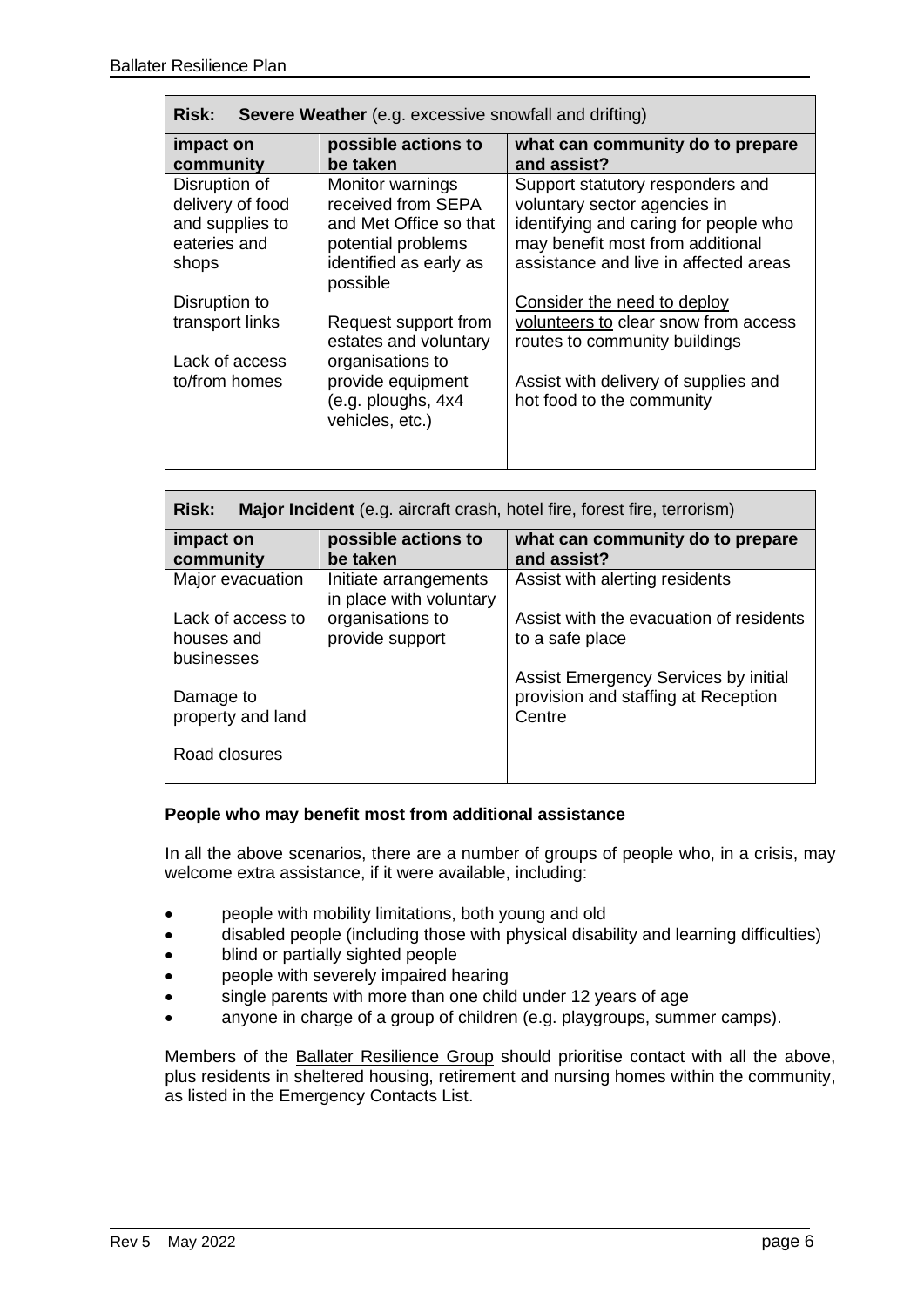#### **3.2 Response to Flooding**

#### **Precautions**

As there is no statutory duty for any local authority to prevent property from flooding, property owners are to be encouraged to make prior preparations for protecting their property, for example, installing flood gates.

Ballater & Crathie Community Council encourages homeowners to install their own flood defences to protect their property, develop their own evacuation plan, have emergency equipment available and keep a small "grab bag" handy for evacuation. More details of an evacuation plan and the suggested contents of the "grab bag" are provided in Appendix A (leaflets were distributed in Summer 2017 to homeowners with this information) along with advice for Advance Planning for Adverse Weather Events.

Aberdeenshire Council will endeavour to make sandbags available for collection at depots in the event of potential serious flooding and no charge will be made for a reasonable number of bags, usually 10 per household. The Council is under no obligation to deliver sandbags, but they will endeavour to deliver for residents who are disabled or elderly and unable to lift heavy items and for others if sufficient personnel are available. Given the location of the Ballater depot on the South side of the river, a container is located at the Primary School car park in which filled sandbags are stored. On receiving a SEPA flood warning, a member of the Ballater Fire and Rescue Team will open (but not man) the container to enable residents to collect sandbags, if needed.

#### **Actions**

Ideally, early warning of the potential for flooding will be received from SEPA, Aberdeenshire Council Emergency Response Coordinator (ERC), Police Scotland and/or Met. Office and initial preventative actions can be taken. As the coordinating emergency service, Police Scotland will take 'primacy' during a major incident for the emergency response, coordinating the other emergency services (e.g. Fire and Rescue, Ambulance, Coastguard) and support organisations (e.g. Mountain Rescue Team), including the Ballater Resilience Group. The latter may be asked to perform the following tasks, depending on the severity of the flooding:

- liaise with the Ballater Caravan Park Warden to ensure that wardens/directors are ready to implement the Caravan Park Emergency Procedure (Appendix D)
- open-up the Evacuation Reception Centre to provide immediate shelter to evacuated personnel, ensuring sufficient warmth and light, and to provide food and refreshments; ensure a register is maintained of all evacuated personnel including residents, visitors, people in transit through Ballater (see Appendix B)
- liaise with the Aberdeenshire Council ERC and/or Police Incident Officer to contact voluntary organisations and/or neighbouring estates for a range of support and resources e.g. boats, 4x4 vehicles, tractors, first aid, etc.
- identify and contact people who may benefit most from additional assistance who live in areas likely to be affected and liaise with the emergency services regarding their evacuation and transportation
- attend regular multi-agency meetings as requested by the Police Incident Officer/local emergency services responder.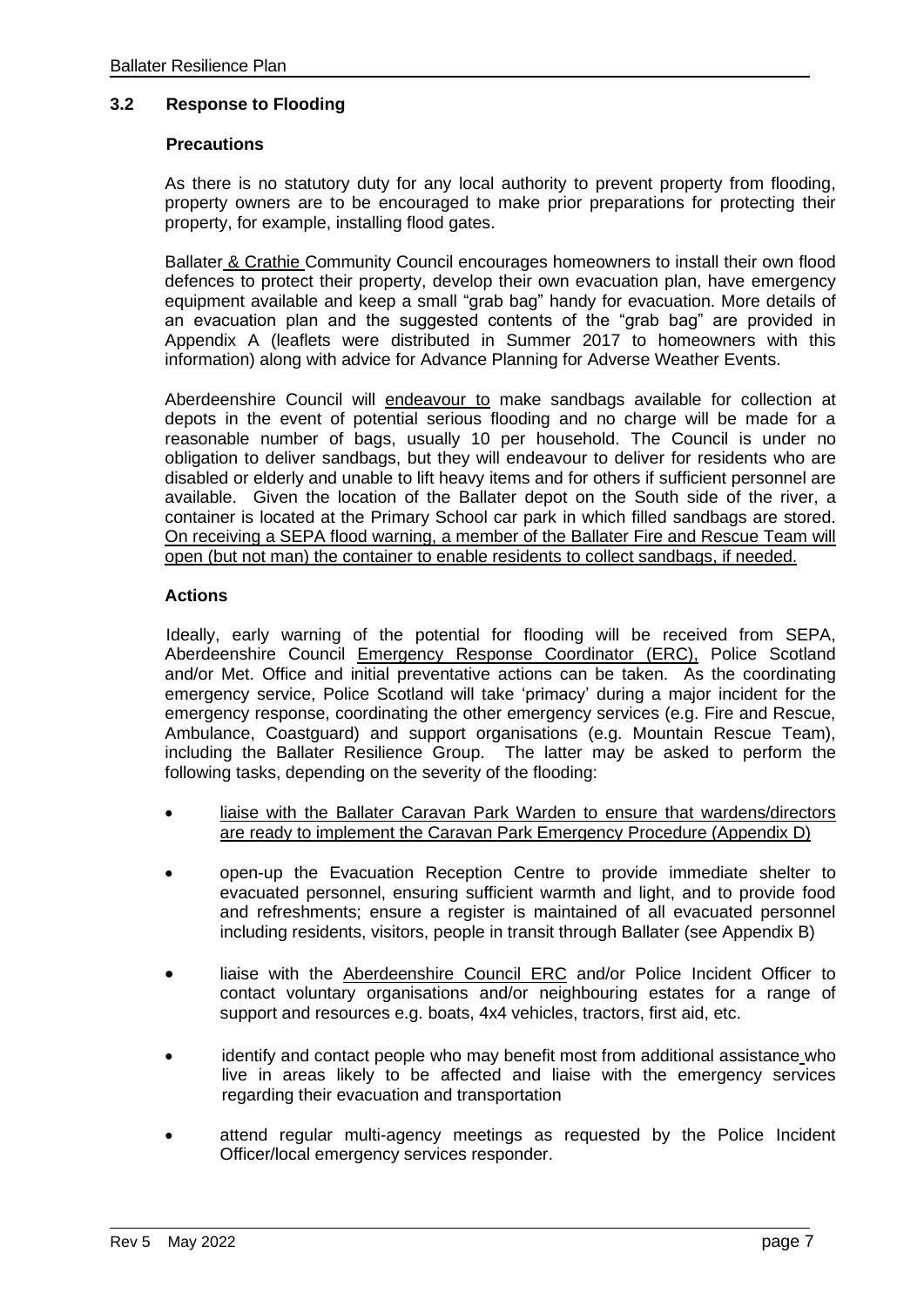#### **3.3 Response to Severe Weather**

Severe weather, such as an excessive amount of snowfall and drifting, may not be classified as an emergency. However, it may cause considerable difficulty to the community, especially the elderly and disabled. It is reasonable to expect that roads may be blocked, resulting in residents, shops and eateries running out of food and supplies. It may, therefore, be necessary for the Ballater Resilience Group to mobilise to provide support with the help of the emergency services and may have to organise some/all of the following tasks, depending on the severity of the situation:

- contact people who may benefit most from additional assistance to identify their current welfare, any immediate needs and assess their medium-term requirements; document each call and actions
- contact Aberdeenshire Council to discuss and agree what resources they can provide/are needed
- liaise with the Aberdeenshire Council ERC and/or emergency services to contact voluntary organisations and/or neighbouring estates for a range of support and resources e.g. snowploughs, 4x4 vehicles, tractors, first aid, etc.
- consider the need to deploy volunteers to clear snow from access routes to community/public buildings
- assist as required, and where possible, with the delivery of supplies and hot water.

#### **3.4 Response to a Major Incident**

As the coordinating emergency service, Police Scotland will take 'primacy' during a major incident for the emergency response, coordinating the other emergency services (e.g. Fire and Rescue, Ambulance, Coastguard, Mountain Rescue Team) and support organisations.

Depending on the nature, severity, security and public safety associated with the incident, the Ballater Resilience Group may be asked to provide support to the community, including some/all of the following tasks:

- open-up the Reception Centre to provide immediate shelter to evacuated personnel, ensuring sufficient warmth and light, and to provide food and refreshments; ensure a register is maintained of all evacuated personnel including residents, visitors, people in transit through Ballater (see Appendix B)
- identify and contact people who may benefit most from additional assistance and who live in areas likely to be/affected and liaise with the emergency services regarding their evacuation and transportation.
- attend regular multi-agency meetings as requested by the Police Incident Officer/local emergency services responder.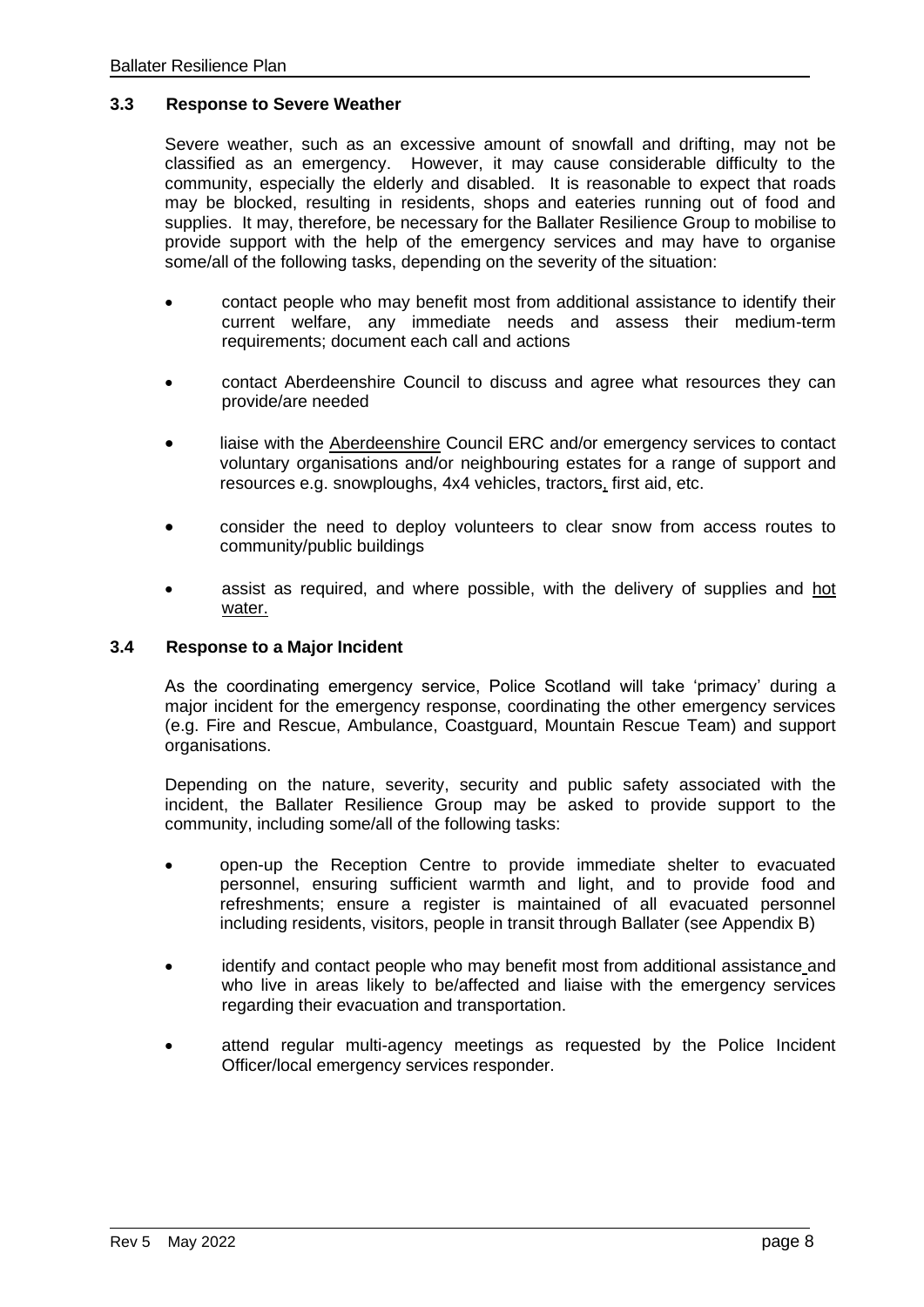#### **3.5 Response to Prolonged Loss of Utilities**

The prolonged (several days) loss of the electricity supply in summer would undoubtedly be inconvenient. However, in winter, such a situation could quickly develop into an emergency situation, especially for the very young, disabled and older members of the community. From experience, eateries, the supermarket and shops may have to close and food in the frozen and chilled cabinets may have to be destroyed. The loss of power may also lead to the loss of digital telephone networks (landlines and mobiles), although analogue telephone lines may continue to work.

The Ballater Resilience Group may have to organise some/all of the following tasks, depending on the duration of the outage:

- liaise closely with Aberdeenshire Council to assess the need to open the V&A Halls and provision of a food van, generator for connection to the V&A Halls and other forms of support NB: Ballater Resilience Group should aim to mobilise the Victoria Hall after the first 12 hours of power outage, between the hours of 8am and 8pm, depending on circumstances
- if not already liaising with Aberdeenshire Council, contact Scottish and Southern Electricity Networks (SSEN) to establish the problem, likely reconnection time/date and communicate this, and subsequent updates, throughout the community (post a notice on the V&A Halls and central village noticeboards)
- contact any people who may benefit most from additional assistance, if possible, by telephone initially, to identify their current welfare, any immediate needs and assess their medium-term requirements; document each call, actions required and follow-up call; if the telephone network is down, organise domicile visits
- assess the knock-on effect of electricity outage, for example, on water treatment/pump facilities, availability of petrol/diesel at the filling station
- maintain contact with the management of the supermarket, shops and eateries with regard to stocks of food and availability of meals
- consider informing residents of any nearby communities unaffected by the loss of the utility and the advantages of relocating in the short-term.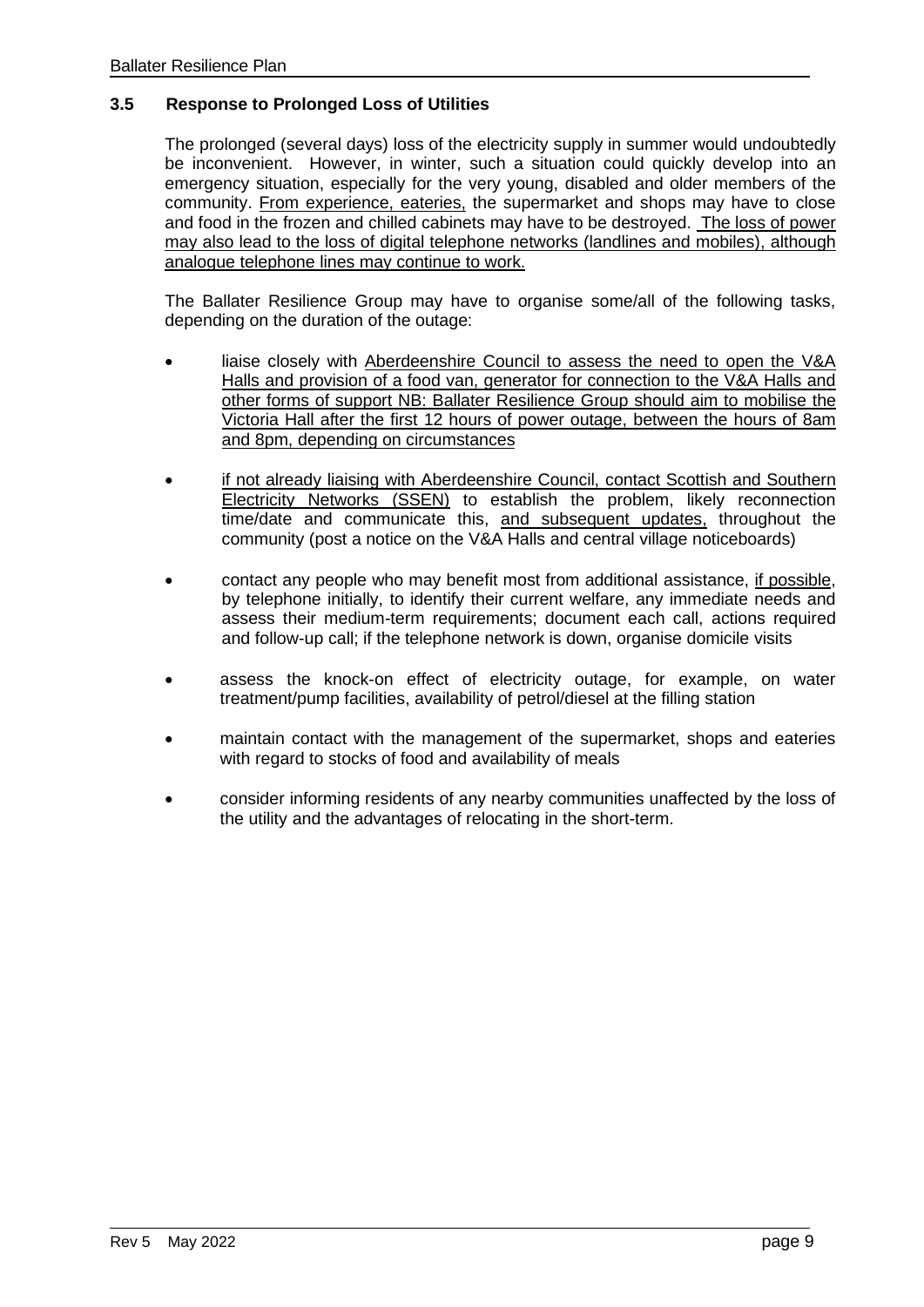#### **4 RESILIENCE TEAM**

#### **4.1 Mobilisation**

The initial alert in the event of an emergency in Ballater should come from Aberdeenshire Council ERC or Police Scotland to one of the Ballater Resilience Group Coordinators to discuss the need to mobilise resources to support the community. If the decision is made to open the V&A Halls, the Coordinator will mobilise a further three Coordinators and one of the Trustees of the V&A Halls. Additional Coordinators and Helpers may also be mobilised depending on the nature and scale of the emergency. If all telephone networks have failed, Coordinators and Helpers have been trained to report to the Victoria Hall where the necessary resources will be assessed and duties assigned.

A laminated credit-card-size reference card is provided to the above Coordinators containing giving their telephone numbers and those of the key external agencies.



There may be incidents when the Emergency Services have not yet activated in the village (e.g. roads blocked due to flooding/excessive snow). In which case, the Resilience Team Coordinator (or any member of the Resilience Team) should take the initiative to mobilise a small team to go to the Community Coordination Room and advise the Aberdeenshire Council ERC or Police Scotland of their readiness to assist anyone in the community who requests assistance.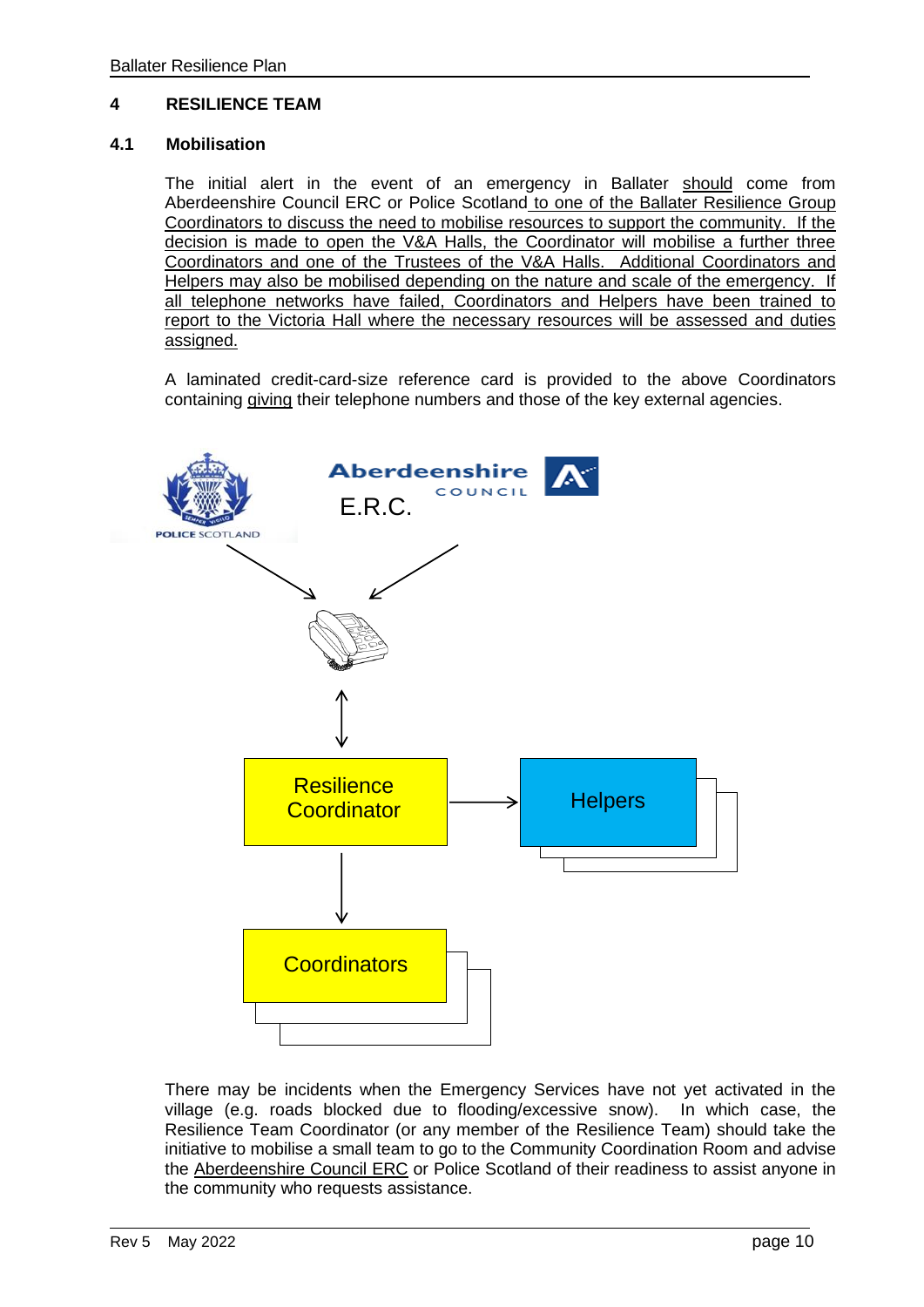#### **4.2 Team Structure for Major Emergencies**

In the event of a major evacuation to the V&A Halls, on arrival in the Community Coordination Room (Beaton Craigie Room), four Resilience Coordinators will elect a Team Leader and agree the roles of the other three Coordinators. Helpers should report directly to the Reception Centre Coordinator (in the Victoria Hall) who will brief them and allocate their roles and location within the Centre.



#### **4.3 Checklists**

The following checklists, one for each of the above main roles, are provided in each tray as an 'aide memoire' and are not a finite list of the tasks to be undertaken. Most of the tasks required of the Resilience Team will be dictated by Aberdeenshire Council ERC and Police Scotland dependent on the nature and severity of the incident and prevailing circumstances. Not all incidents will require a full Resilience Team, as shown above; in some situations, 1-2 people may be sufficient to respond to the situation, but the checklists may be a useful prompt.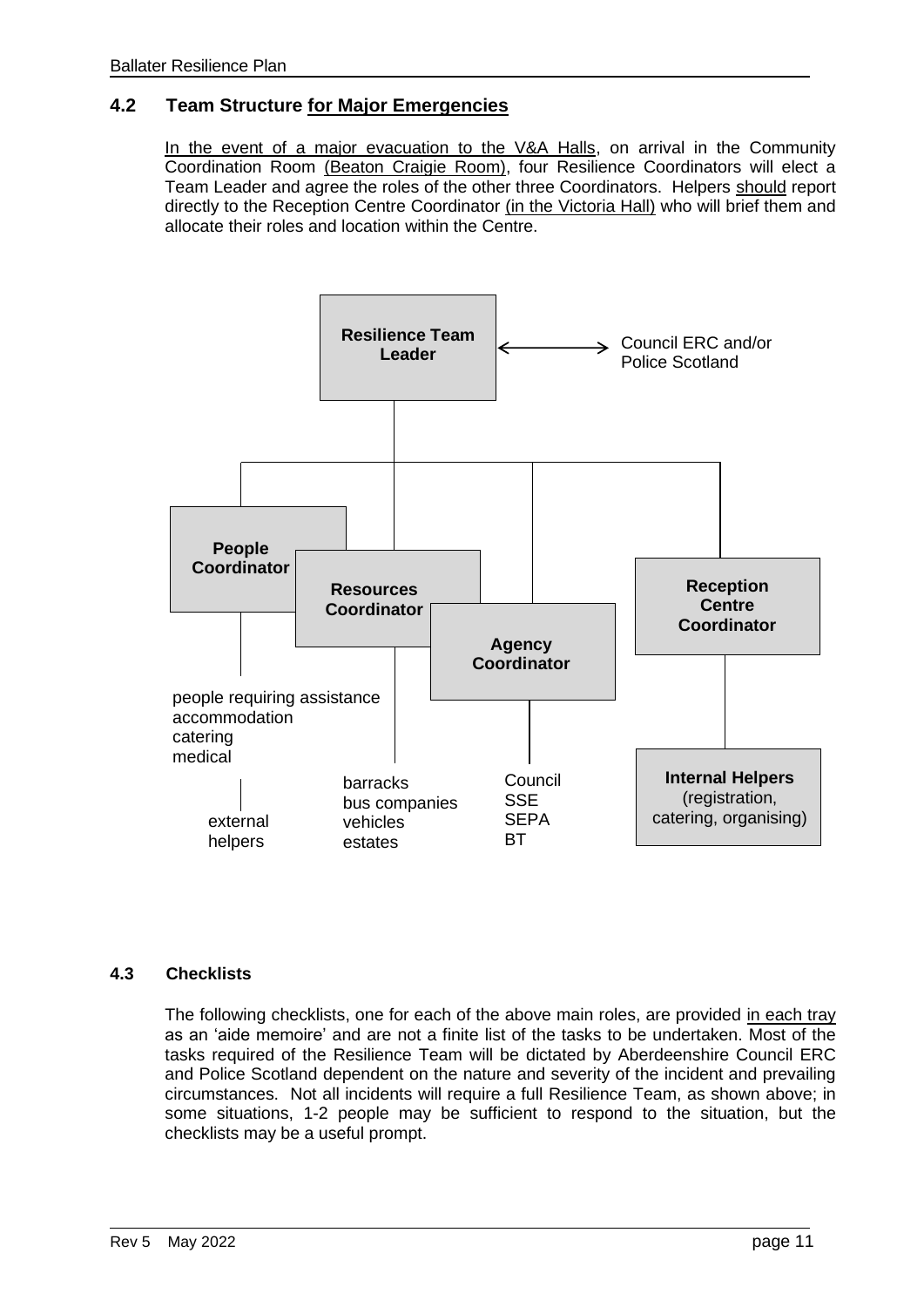#### **4.3.1 Resilience Team Leader**

In a major emergency, the Resilience Team Leader shall be located in the Community Coordination Room and is responsible for the overall management of the community's response to the situation. He/she shall liaise closely with the Police Incident Officer or Aberdeenshire Council ERC to provide local support to the community.

#### **Checklist**

- Given sufficient prior warning, consider putting people on standby.
- In a minor emergency and perhaps with guidance from the Aberdeenshire Council ERC or Police Scotland, deal with the incident from your current location or contact 1-2 other Coordinators to assist you and consider using the facilities in the Community Coordination Room (Mike Sheridan Room).
- When contacted by the Aberdeenshire Council ERC or Police Scotland regarding a major emergency, mobilise further Coordinators and Helpers to undertake registration, catering and organising tasks, turn-on heating and lighting, fill and switch-on urns/kettles for teas/coffees, set-up chairs, tables and screens (ask the Chiels to assist with the latter)
- Mobilise a V&A Halls Trustee who should be present throughout the emergency and start to fill-in the Record of Entry Form (to be competed when the emergency is stood down and the Halls are closed).
- When in the Community Coordination Room, re-establish contact with the Police Incident Officer and/or Aberdeenshire Council ERC to confirm the Resilience Team and Reception Centre are now mobilised, obtain a status report and receive instructions on how best to assist the primary responders; on an on-going basis, attend the regular multi-agency operational meetings, as required by the Police Incident Officer (consider delegating this role to another Coordinator).
- Maintain an Event Log noting every instruction received, decision made and key activities (consider delegating this task to another Coordinator).
- Liaise regularly with the Reception Centre Coordinator and assess the need for catering, emergency clothing, temporary accommodation, transport, etc.
- Provide direction to the other Coordinators in terms of providing catering, temporary accommodation and liaison with local suppliers/external organisations.
- Liaise regularly with the People Coordinator for updates on progress/problems with outside volunteers.
- Constantly re-assess the need for additional support including more Resilience Team Coordinators and/or Helpers (internal and/or external).
- In a protracted response, e.g. expected to continue for several days, ensure replacement personnel are available to avoid working excessive hours in a stressful environment; consider introducing a 12 on/12 off rota for internal volunteers but probably shorter shifts for external personnel.
- As the incident winds-down, stand-down personnel as appropriate and organise a post-incident debrief to identify any areas of concern and possible improvements to the Resilience Plan, arrangements and facilities.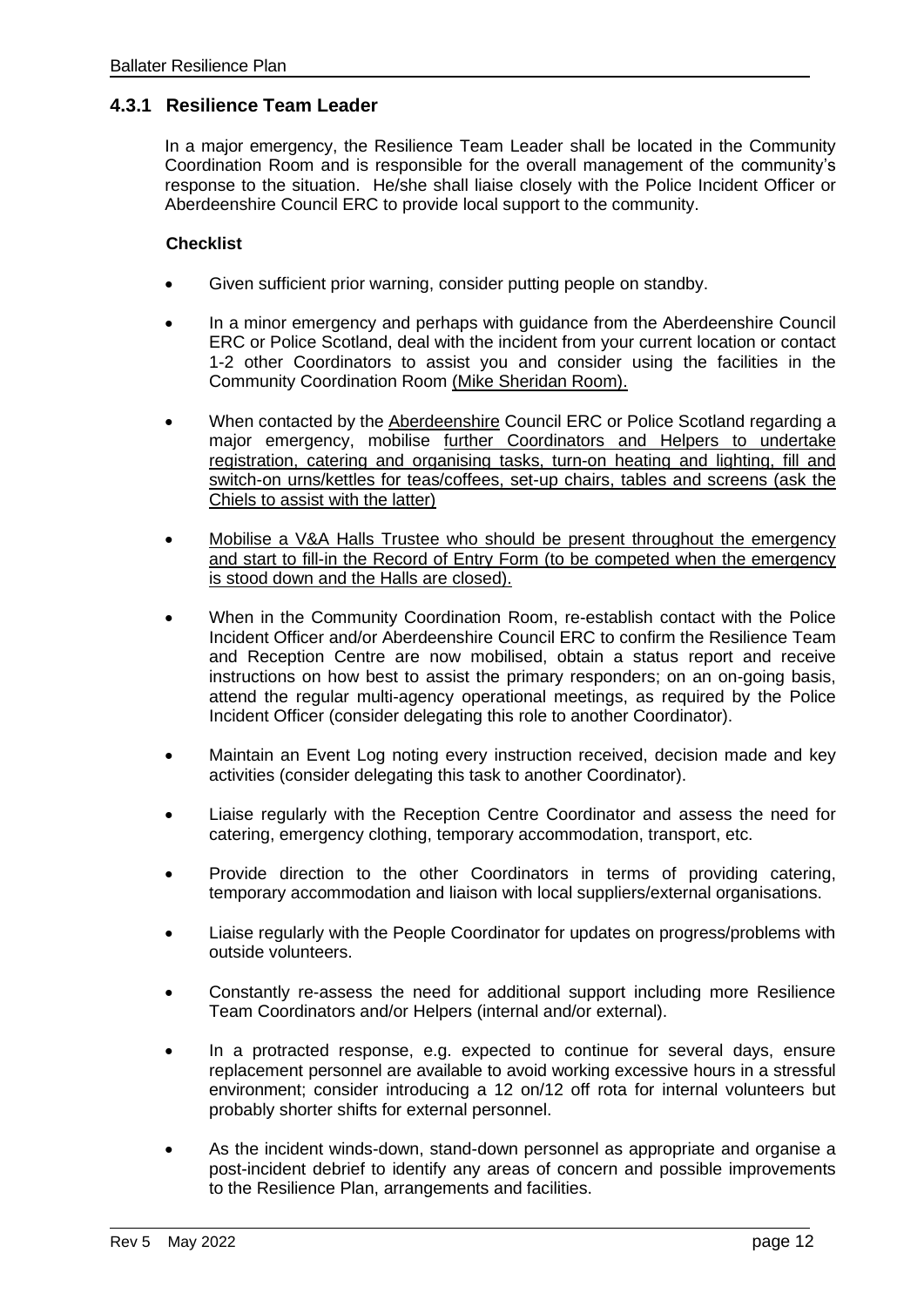#### **4.3.2 People Coordinator**

In a major emergency, the People Coordinator shall be located in the Community Coordination Room and is responsible for the provision of support to people in the community who may be affected by the incident, potentially or actually, especially the disabled and elderly. This role may include arranging temporary accommodation and medical support.

#### **Checklist**

- Seek direction from the Resilience Team Leader in terms of priorities, support required/requested by Police Scotland and/or the Aberdeenshire Council ERC.
- If appropriate, contact any holiday complexes (e.g. Ballater Caravan Park, see Appendix D) to advise them of the situation and provide advice on what actions to take (e.g. evacuation).
- If appropriate, start calling people who may benefit most from additional assistance, including those in sheltered housing and care homes, to warn them about the incident/situation, establish their present condition and needs and organise the appropriate support.
- Liaise with the Agency Coordinator with regard to the need for short-term accommodation (who may liaise with Aberdeenshire Council Housing Department) and the Resilience Team Leader regarding the availability of the Victoria Barracks (NB: use of the barracks must only be requested via Aberdeenshire Council ERC).
- If required, contact the Ballater Health Clinic to ask them to provide medical support (e.g. doctor, nurse) in the Reception Centre.
- If you are not coping with the workload, ask the Resilience Team leader to reallocate some of your tasks to other Coordinators or mobilise additional resources.
- If/when External Helpers are deployed outside (e.g. to help with an evacuation; deliver hot water and/or food), record their full names and contact details. Ensure they work in pairs, are suitably dressed for the weather conditions, are wearing a 'hi-vis' waistcoat, lanyard and ID badge, are fully briefed as in Appendix C, and have a fully-charged mobile telephone or radio. Request they maintain regular contact with the People Coordinator to provide updates on progress/problems. Ensure this regular contact is maintained.
- If volunteers arrive at the Community Coordination Room having been redirected from the Reception Centre, ascertain their skills/capabilities and either deploy them as required/appropriate, or record their contact details and send them away explaining that their help may be required later.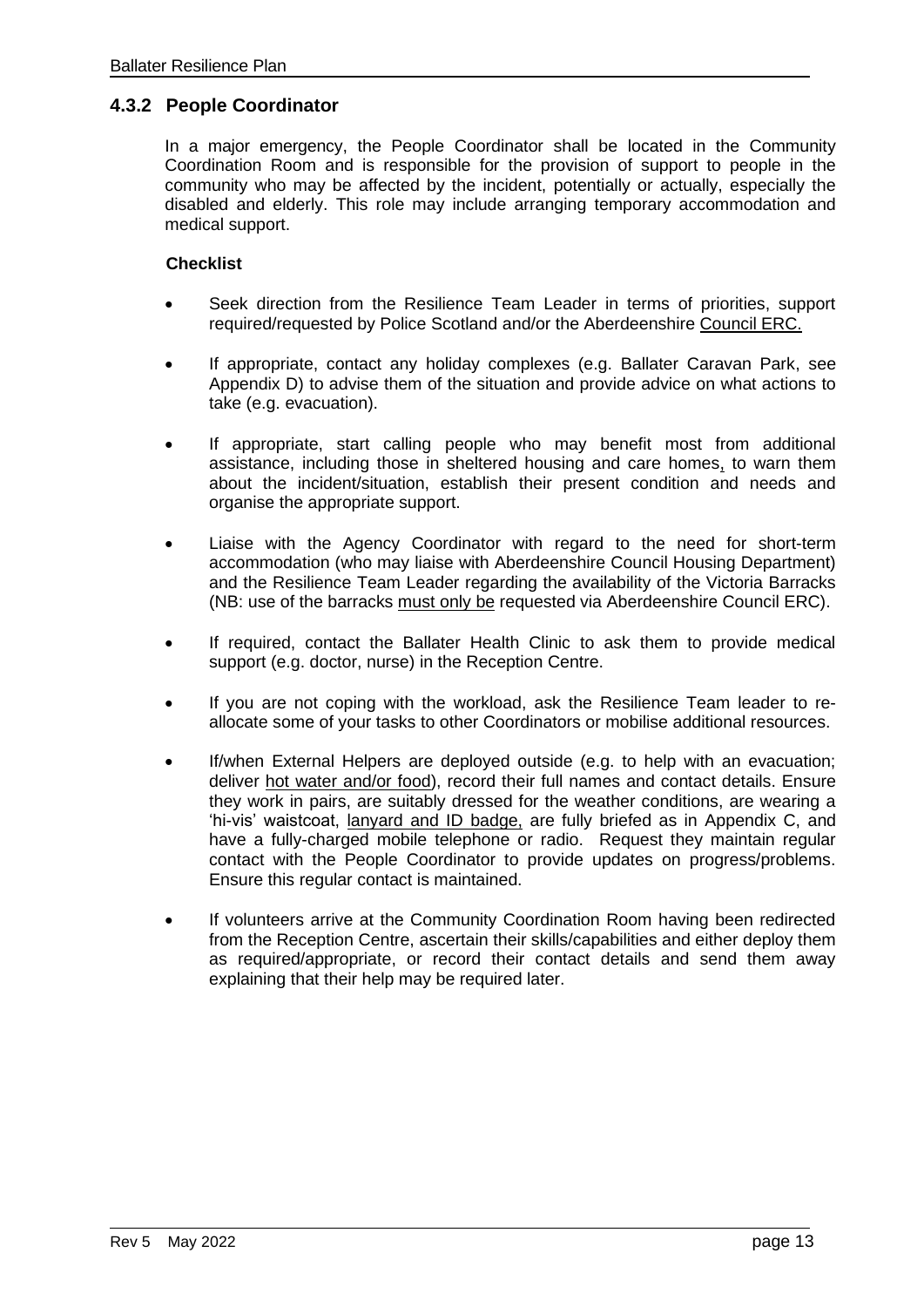#### **4.3.3 Resources Coordinator**

In a major emergency, the Resources Coordinator shall be located in the Community Coordination Room and is responsible for the provision of resources, human and/or equipment. This role may include the provision of food and clothing, the mobilisation of local equipment, materials, transport and additional accommodation.

#### **Checklist**

- Seek direction from the Resilience Team Leader in terms of priorities, support required/requested by Police Scotland and/or the Aberdeenshire Council ERC.
- If required, and in liaison with the People Coordinator, contact the local hotels, restaurants and shops to ask them to provide food for the Reception Centre.
- If requested/directed by the Resilience Team Leader, establish contact with any of the following:
	- Aberdeenshire Council ERC to establish if the Victoria Barracks may be available for emergency accommodation
	- local clergy (counselling, support for people who may benefit most from additional assistance)
	- estates (light and heavy equipment, people capable of heavy work and operating the equipment
	- mini-bus owners and/or coach companies (transport to other locations).
- Be prepared to be asked to source various other items e.g. dry clothes (especially socks), towels (hotels may provide more of these), etc.

#### **4.3.4 Agency Coordinator**

In a major emergency, the Agency Coordinator shall be located in the Community Coordination Room and is responsible for contact with external agencies, companies and organisations (some of which may already have been mobilised).

#### **Checklist**

- Seek direction from the Resilience Team Leader in terms of priorities, support required/requested by the Aberdeenshire Council ERC and/or Emergency Services.
- If requested/directed by the Resilience Team Leader, establish contact with any of the following:
	- Aberdeenshire Council (e.g. Roads, Housing)
	- Scottish and Southern Energy (e.g. restoration of the electricity supply)
	- Scottish Environmental Protection Agency (e.g. Flooding Helpline)
	- British Telecom (e.g. restoration of the mobile network) and Vodaphone.

NB: some/all of the above organisations may already be present in the vicinity and working closely with Aberdeenshire Council or Emergency Services.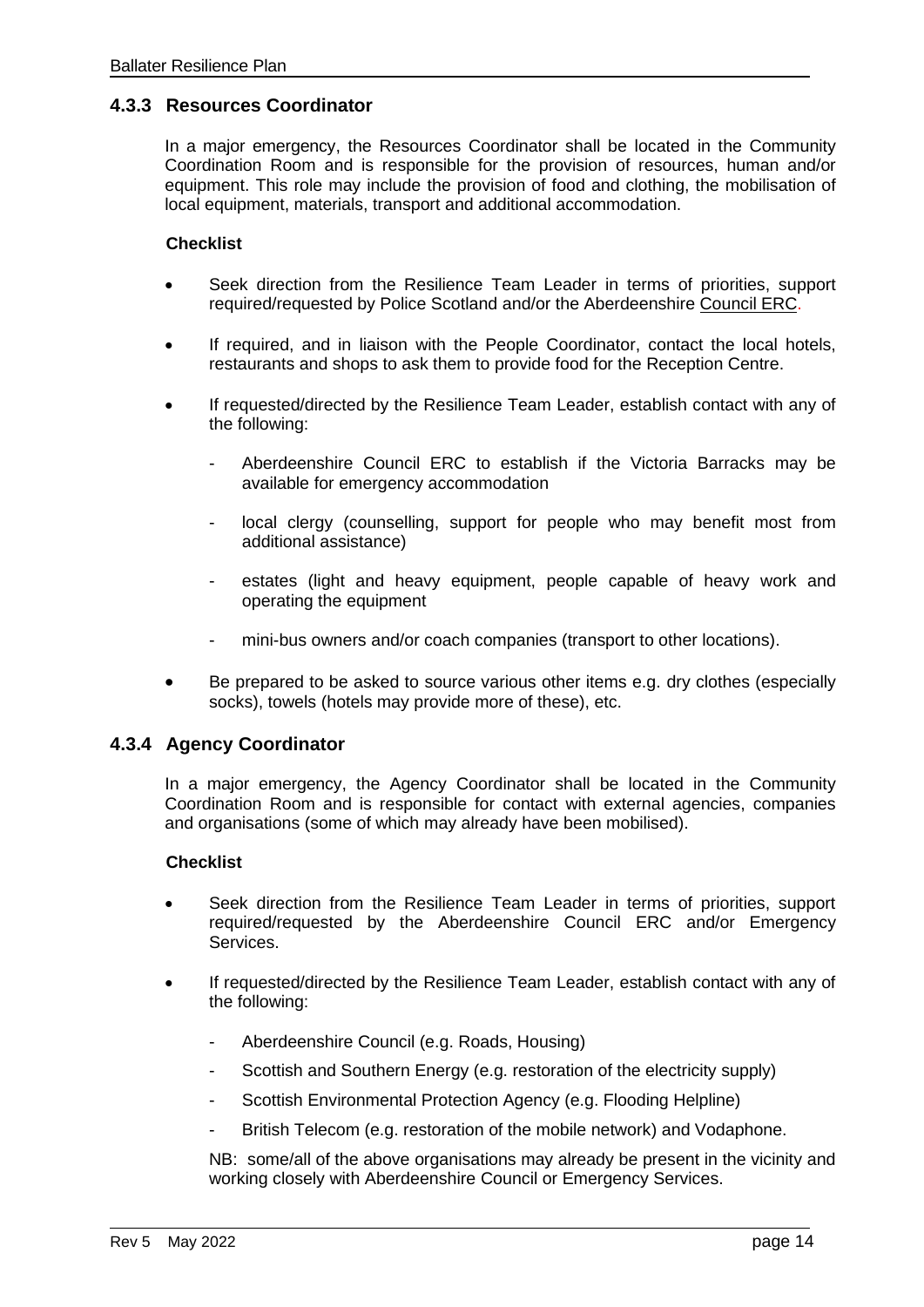#### **4.3.5 Reception Centre Coordinator**

In a major emergency, the Reception Centre Coordinator shall be located in the Victoria Hall and is responsible for the provision of temporary shelter and general care and welfare of people in the community who may be affected by the incident, potentially or actually, especially the very young, disabled and elderly people.

In lesser situations, the Reception Centre Coordinator will provide situation reports to people coming into the Halls and gather information of any welfare issues in the community.

#### **Checklist**

- When Helpers arrive, brief them on the situation and allocate them roles and locations within the Centre, ensuring a table and a Registration Helper is positioned just inside the Victoria Hall to record all personnel making use of the facility by registering them on one of the following two forms:
	- − pre-printed list of houses and residents in Ballater by street
	- − Reception Centre Registration forms for visitors/non-residents (Appendix B).
- Liaise regularly with the Resilience Team Leader in terms of the numbers of evacuees expected, adequacy of resources in the Centre and the need for additional Helpers.
- Liaise regularly with the Resilience Team Leader to request catering, emergency clothing and temporary accommodation for evacuees who cannot make their own arrangements with family/friends in unaffected areas or further afield.
- Constantly move around the Reception Centre to liaise with Helpers, identify any issues, provide solutions to problems, etc.
- Be prepared to provide welfare for the emergency services and other external/field workers involved in the emergency response.
- If/when volunteers arrive at the Reception Centre and offer their help, redirect them to the Community Coordination Room if additional resources are not required/cannot be immediately deployed within the Centre.
- If/when media representatives arrive at the Reception Centre, redirect them to the designated Media Centre (this will be identified in conjunction with Police Scotland depending on the nature and location of the incident) and is likely to be St. Kentigern's Church Hall.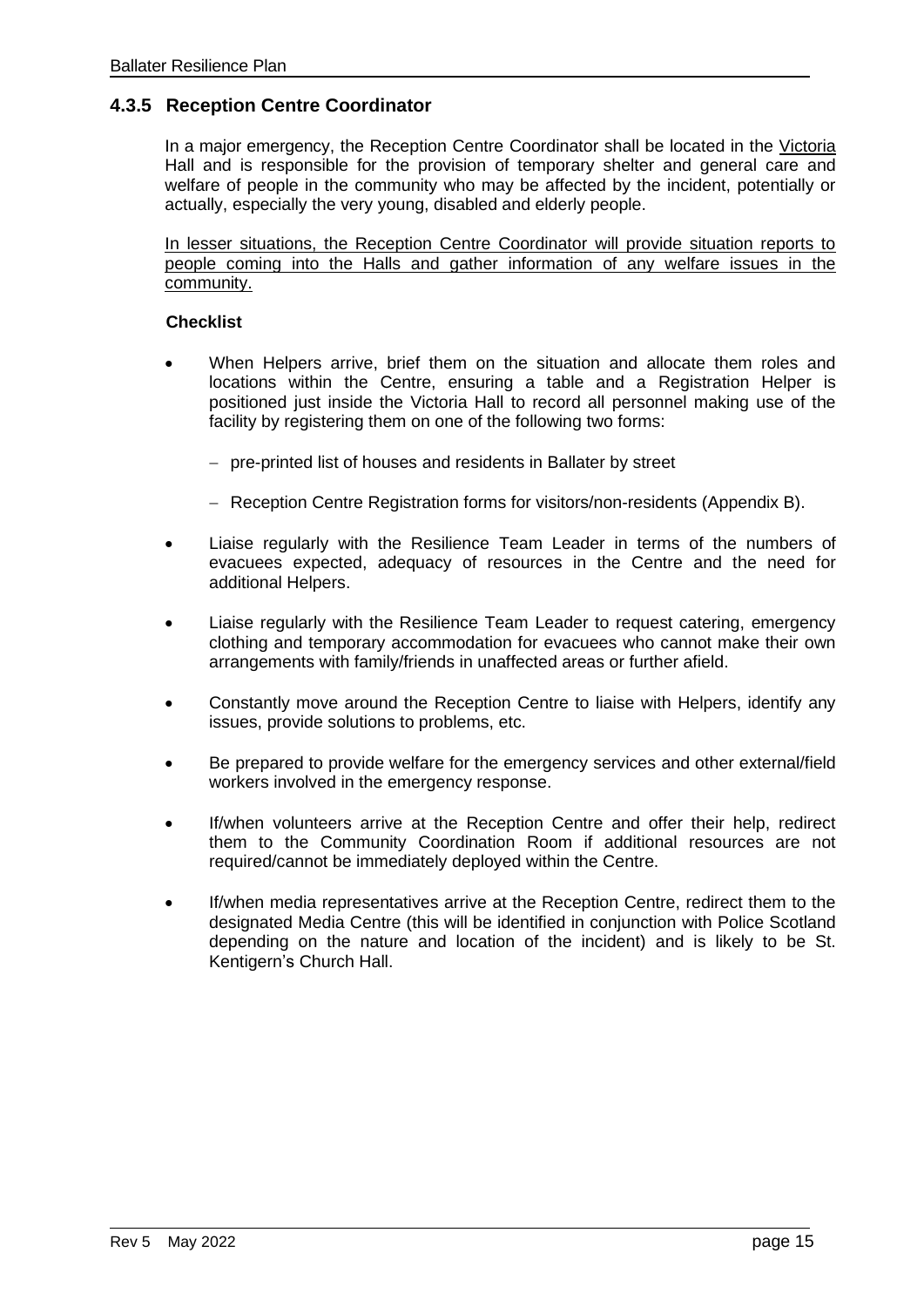#### **4.4 Facilities**

Ballater Resilience Group Coordinators will mobilise to the Community Coordination Room (Beaton Craigie Room for flood incidents; Mike Sheridan Room for other incidents) in the V&A Halls. The following equipment in the basement Emergency Storeroom is available for use in an emergency:

- in the locked filing cabinet:
	- − Event Log (lined notebook)
	- − 4 trays, one for each function, containing role-specific checklist (Section 4.3)
	- − Emergency Contacts List
	- − 2 lists of 1200 residential properties in Ballater and surrounding area
	- − various stationery items
	- − 4 Vodaphone Pay-as-you-Go mobile telephones
	- − 4 (yellow) hand-held radios (for use within the Halls)
	- − Motorola base station and 3 (black) hand-held radios (for use externally)
	- − large street map of Ballater, plus the same divided into 'search sectors'
	- − 30 lanyards and ID badges
	- − 2 analogue telephones and extension cables
	- − BT Telephone Directory
- 14 portable gas heaters
- 25 portable lights
- 2 generators (2kW, 4 kW)
- 2 gas urns
- 2 gas stoves
- 30 'hi-vis' waistcoats
- sleeping bags, mats, cots
- towels and socks
- tea/coffee/sugar/cups
- items of PPE

(NB: mobile telephone reception in the V&A Halls is variable, O2 is particularly poor)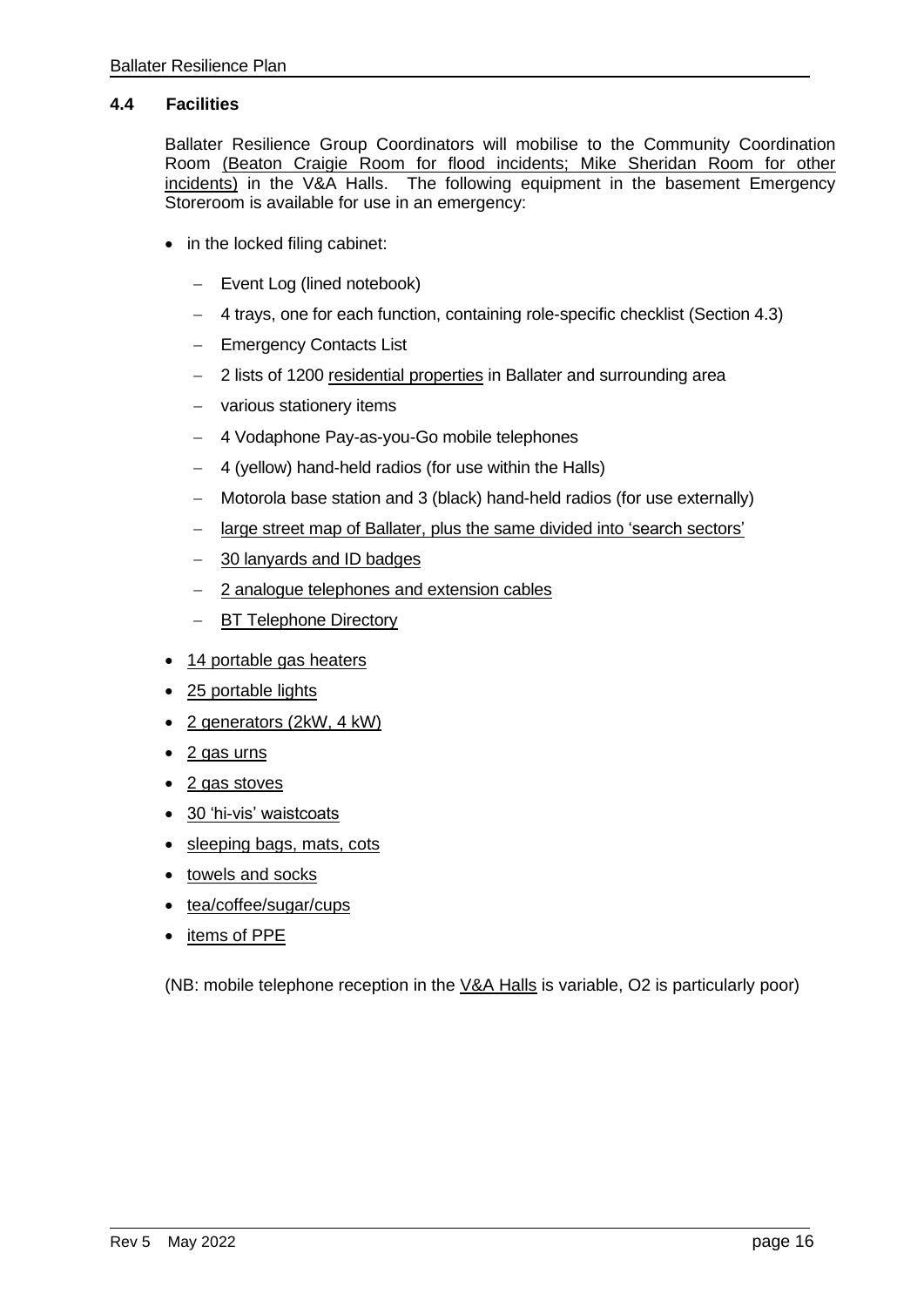### **APPENDICES**

- A Household Emergency Plan
- B Reception Centre Registration Form
- C Information for Volunteers
- D Ballater Caravan Park Emergency Procedure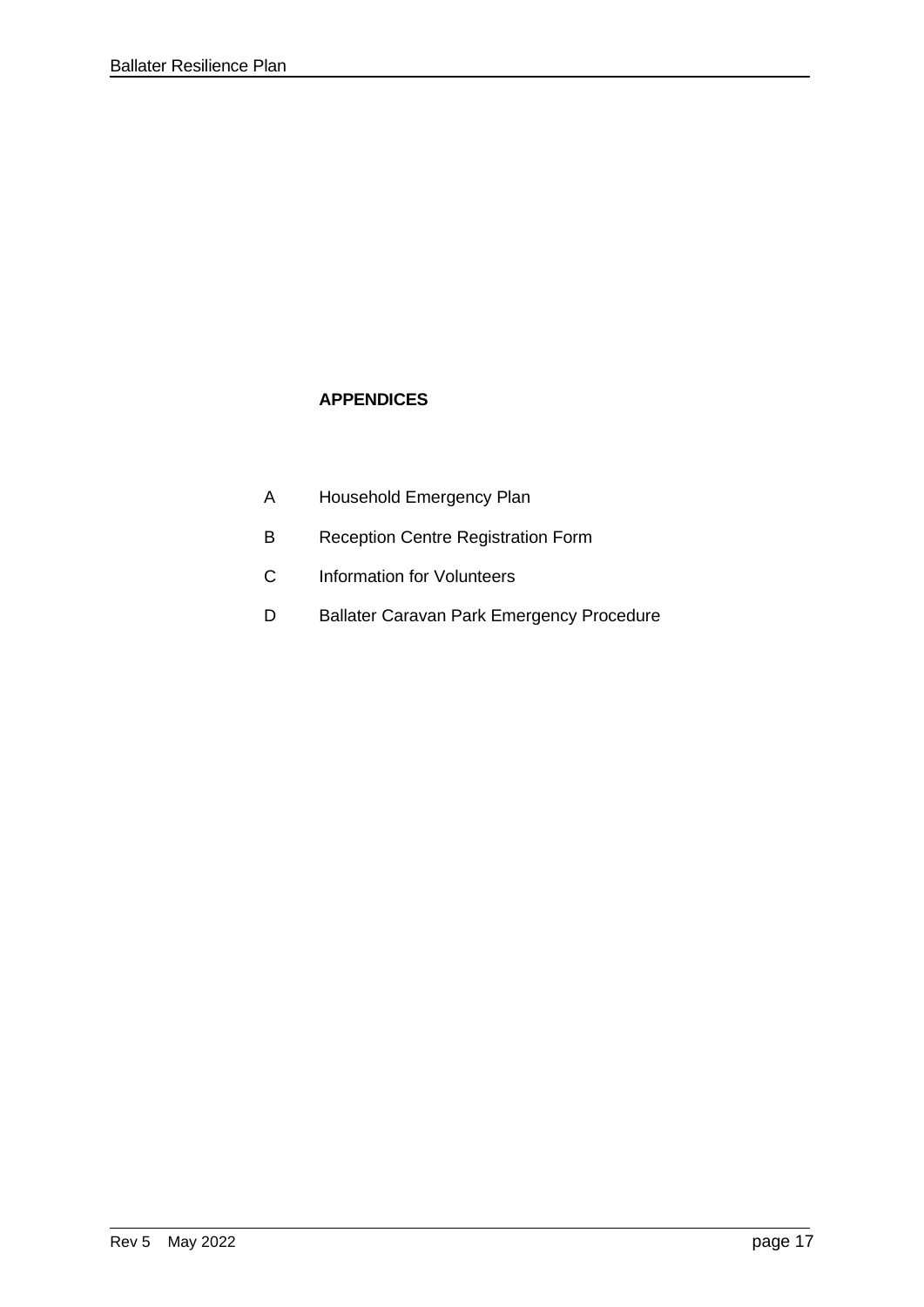#### **Prepare**

If a major emergency happens it may be some time before help arrives. It's very important that you and your family get together to prepare.

- **Agree a plan in advance with those in your home.**
- **Complete this template together and keep it safe in case you need to use it.**

#### **What to Do**

**If the emergency means it is not safe to go out**, the advice is usually to:

| <b>GO IN</b>   | (go indoors and close all windows and doors),                                                                                 |
|----------------|-------------------------------------------------------------------------------------------------------------------------------|
| <b>STAY IN</b> | (stay indoors),                                                                                                               |
| <b>TUNE IN</b> | (to local radio, TV or the internet, where public information and advice from the<br>emergency responders will be broadcast.) |

**My local radio station:** …………………………..….... **is on frequency:** …………………..

#### **Where to Go**

**If you have to leave your home, get out**, **stay out**, and **take others with you**. Think of two meeting places: one near home and one further away, in case you can't get home.

- **Meeting place 1: if in Ballater, use the Victoria Hall**
- **Meeting place 2 (further away):** …………………………..…………………………

#### **Phone a Friend or Family**

Choose a friend or relative who lives out of the area, who you will agree to call to say you're OK, should you need to leave home. Make sure this person knows.

• **Friend or relative to call to let people know that you're OK:**

**Name:** …………………….…………….. **Telephone Number:** ………………

If it is safe to do so you should check on your neighbours and any vulnerable people living close by. Think about who they are in advance: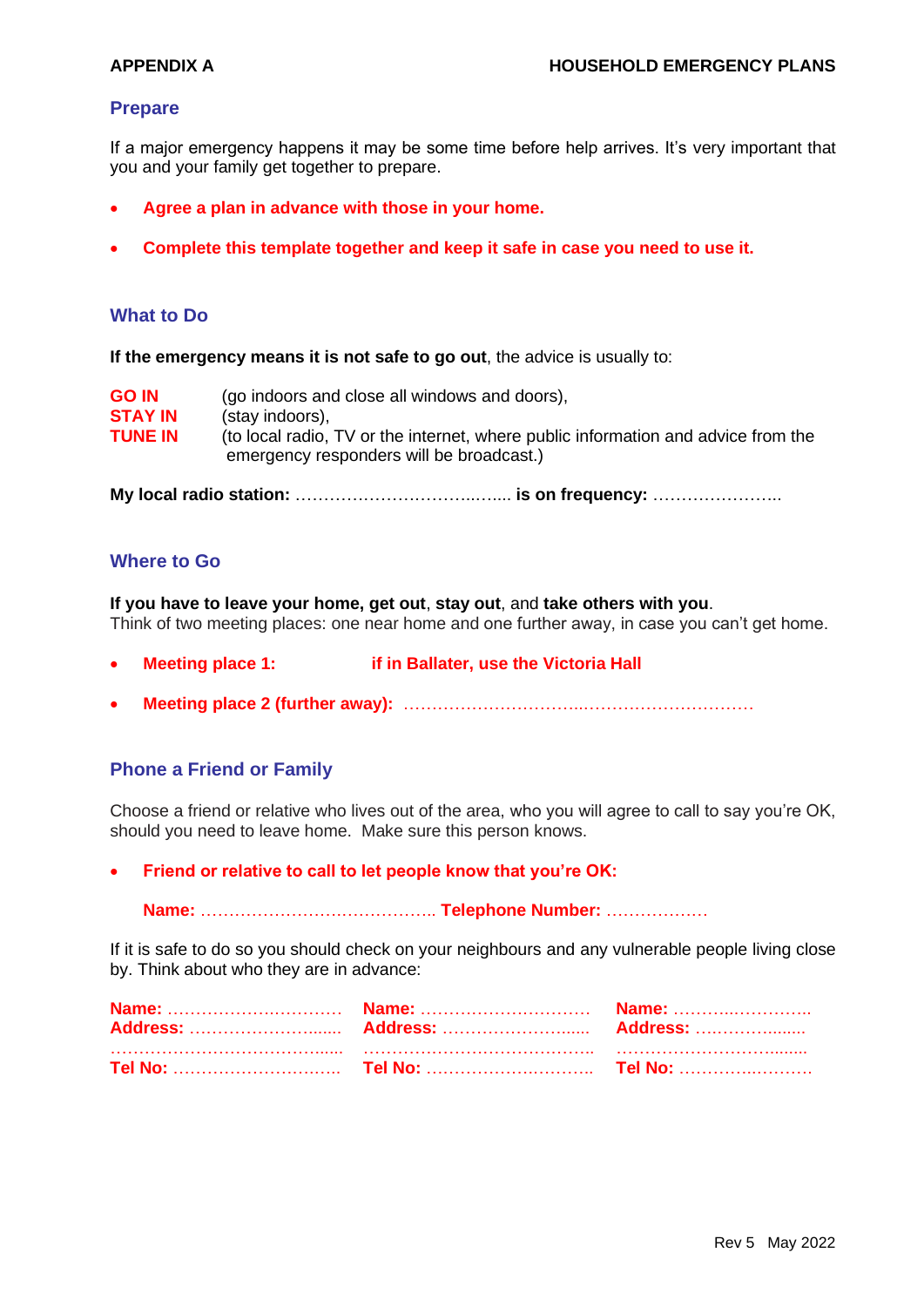#### **Important Telephone Numbers**

| all emergency services                  | 999           |
|-----------------------------------------|---------------|
| <b>Police non-emergency</b>             | 101           |
| <b>Aberdeenshire Council</b>            | 0345 608 1208 |
| <b>NHS 24</b>                           | 111           |
| <b>SEPA Floodline</b>                   | 0845 988 1188 |
| <b>Scottish Water Customer Helpline</b> | 08000 778 778 |

**You should record other important numbers:**

| Local authority:      |
|-----------------------|
| Electricity supplier: |
|                       |

#### **Pack an Emergency Kit**

You should keep enough **food and water** and other **essentials** at home for at least **three days**.

Whether you have to stay in or get out, packing a small emergency kit will help you get through. Keep it in a safe place at home where you can reach it easily. Your kit should be kept in a waterproof bag and the **top ten things to include** are:

- **battery radio with spare batteries, or a wind-up radio**
- **battery torch with spare batteries, or a wind-up torch**
- **first aid kit**
- **important documents like birth certificates and insurance policies**
- **bottled water and ready-to-eat food that won't go off (and a can opener?)**
- **spare keys to your home and car**
- **spare glasses/contact lenses, hearing aid batteries**
- **toiletries and details of important medicines**
- **pen and paper, penknife, whistle**
- **pet supplies**

If you have to leave your home, and there's time to gather them safely, you should also think about taking:

- **essential medicines**
- **mobile phone and charger**
- **cash and credit cards**
- **spare clothes**
- **sleeping bags or blankets**
- **games, books, a child's special toy**
- **pets**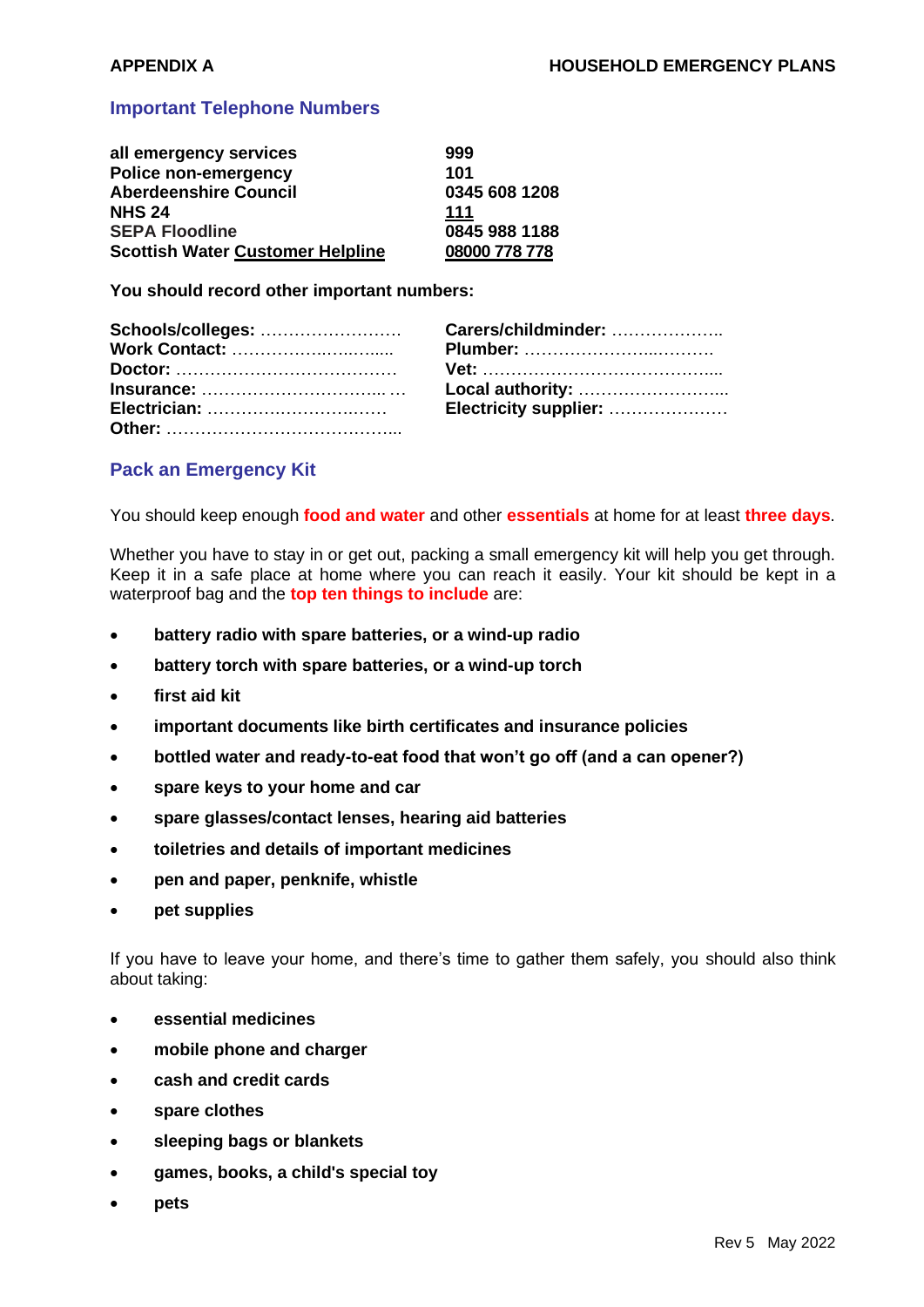#### **Advance Planning for Adverse Weather Events**

#### **Keeping Warm**

- 1 Do you have enough fuel for any heating that you may have, recognising that your central heating may not work without electricity?
- 2 You may need to consider minimising the rooms that you use to conserve heat during the adverse weather.
- 3 Remember that multiple layers of clothing conserve heat better than a single thick layer.
- You may also want to consider temporary sleeping arrangements in your warmest room.
- 5 Locate any additional blankets, sleeping bags, hot water bottles or other items you have and think you may need. In the event you lose power it will be easier and safer to retrieve them with the lights on.

#### **Food and Drink**

- 1 Consider whether you will be able to prepare hot food and drinks? You may want to have some tinned or dried foods that can be easily prepared, for example instant noodles, packet soups or tinned foods.
- 2 Do you have adequate supplies of infant formula/food or other specialist foods for all members of the household?
- 3 If you are on a private water supply consider filling containers, which could include the bath, to give you a buffer in the event your supply is interrupted by loss of power or other events. This could also include in case the supply is contaminated.
- 4 Remember that if you lose your water filtration and or sterilisation equipment then you will have to boil this supply or use bottled water for drinking and brushing teeth.
- 5 Look out any vacuum flasks you have and if time allows fill them with hot water in advance of any potential electricity outage.

#### **Other Considerations**

- 1 Look out and have handy torches, batteries and battery-operated radios
- 2 Think of the things that are important for your health and well-being, for example prescribed and over the counter medications, contact lenses or other items.
- 3 Recognising how important our pets are to us ensure you have enough pet supplies and medications to last for at least a week, but this period could be extended depending on the advance warnings.
- 4 Do you have enough fuel in your vehicle(s) in the event you may want or need to relocate to live with friends or relatives outside Ballater? You may also want to relocate your vehicles to higher ground in the event flooding is expected.
- 5 Secure all items in gardens that may be blown around and have the potential to cause injury or damage to property.
- 6 Where you have vulnerable people in your household ensure you are registered in advance with your utility suppliers as a priority service user.
- 7 You may want to look around the house for items that could become tripping or bump hazards in the event you lose main power later and relocate them to a safer location.
- 8 In the event you have elderly neighbours or relatives check with them to see if they need help in preparing for or during any adverse weather event.
- 9 In the event the adverse weather includes the potential for flooding you may wish to erect any flood prevention devices you own and compile your emergency bag and check contents against the list issued in the previous handout.
- 10 You may wish to notify relatives or friends in advance of plans in case the telephone (mobile/landline) service is lost later.

#### **Safety**

- 1 Portable cookers that are designed for camping and garden use (including those using gas, liquid and solid fuels, including charcoal) are not safe to use indoors unless specifically designed for that location. If used incorrectly there is an increased risk of fire and explosion. Operation of it indoors may also lead to a build-up of Carbon Monoxide (CO) in the house which can be lethal to both humans and animals.
- 2 The golden rule with all appliances you may want to use is to read, understand and follow the manufacturer's instructions. If you no longer have the instructions, then many manufacturers now routinely make them available online for download. Where a gas appliance is designed for indoor use it is also good practice to shut off the gas at the bottle when the appliance is not in use.
- 3 Think of the safety of everyone in the household, particularly young children, the infirm and pets. Alternative heating and cooking facilities may give rise to new hazards including naked flames, hot water and trip hazards, any of which could lead to serious injury.
- 4 In the event of high winds minimise trips outside to avoid injury from flying debris.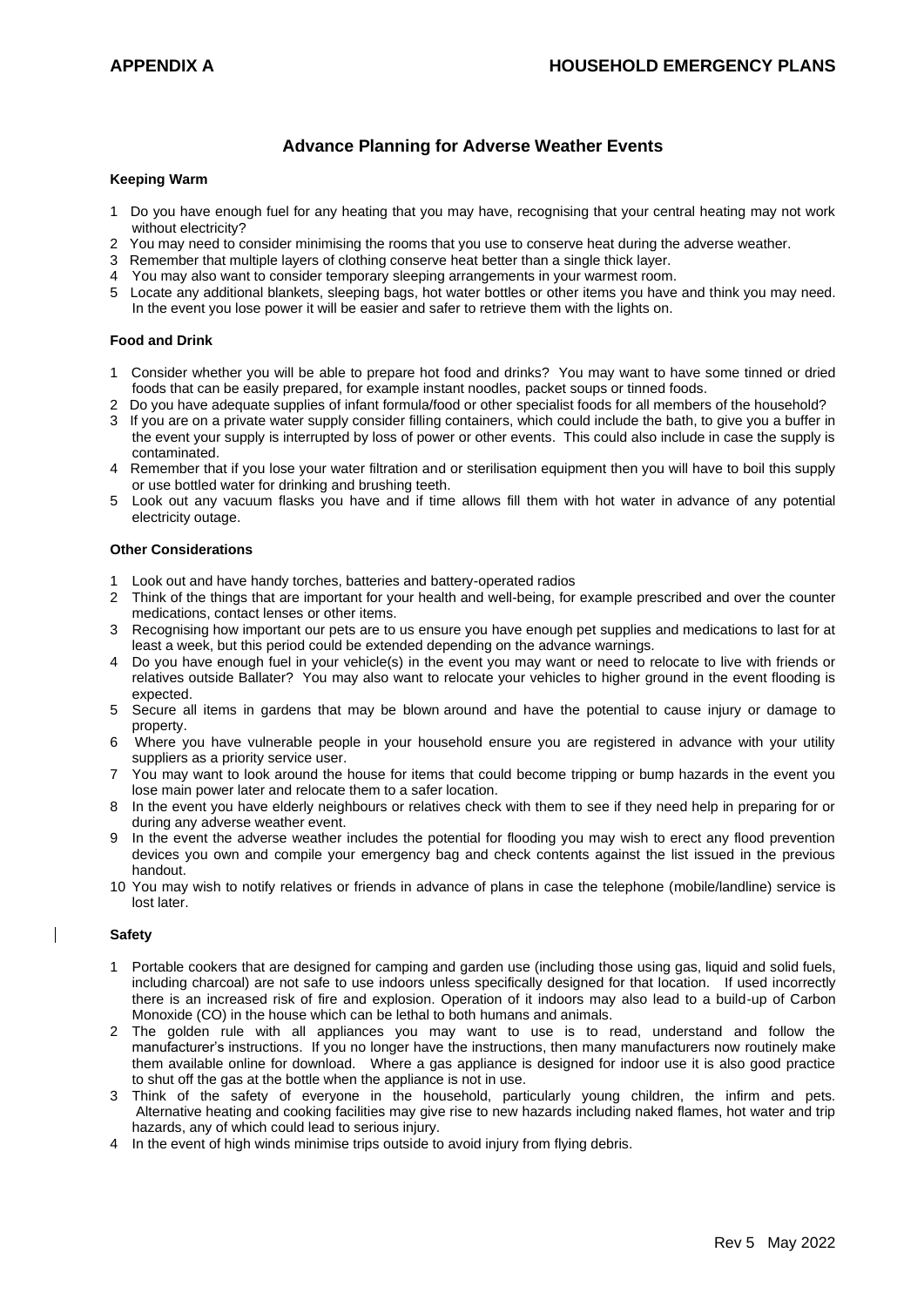#### **APPENDIX B RECEPTION CENTRE REGISTRATION**

| <b>Time</b><br><b>Arrived</b> | <b>Address</b><br>(evacuated from) | Names of Residents +<br><b>Number of Children</b> | Special requirements/Additional Information e.g.<br><b>Neighbours away (H/A against Address)</b> | <b>Leaving Reception Centre</b> |                                                   |
|-------------------------------|------------------------------------|---------------------------------------------------|--------------------------------------------------------------------------------------------------|---------------------------------|---------------------------------------------------|
|                               |                                    |                                                   |                                                                                                  | Date &<br><b>Time</b>           | <b>Destination &amp;</b><br><b>Contact Number</b> |
|                               |                                    |                                                   |                                                                                                  |                                 |                                                   |
|                               |                                    |                                                   |                                                                                                  |                                 |                                                   |
|                               |                                    |                                                   |                                                                                                  |                                 |                                                   |
|                               |                                    |                                                   |                                                                                                  |                                 |                                                   |
|                               |                                    |                                                   |                                                                                                  |                                 |                                                   |
|                               |                                    |                                                   |                                                                                                  |                                 |                                                   |
|                               |                                    |                                                   |                                                                                                  |                                 |                                                   |
|                               |                                    |                                                   |                                                                                                  |                                 |                                                   |
|                               |                                    |                                                   |                                                                                                  |                                 |                                                   |

**NB: Please ensure that any children arriving at the Evacuation Reception Centre have been registered and depart with a parent/guardian**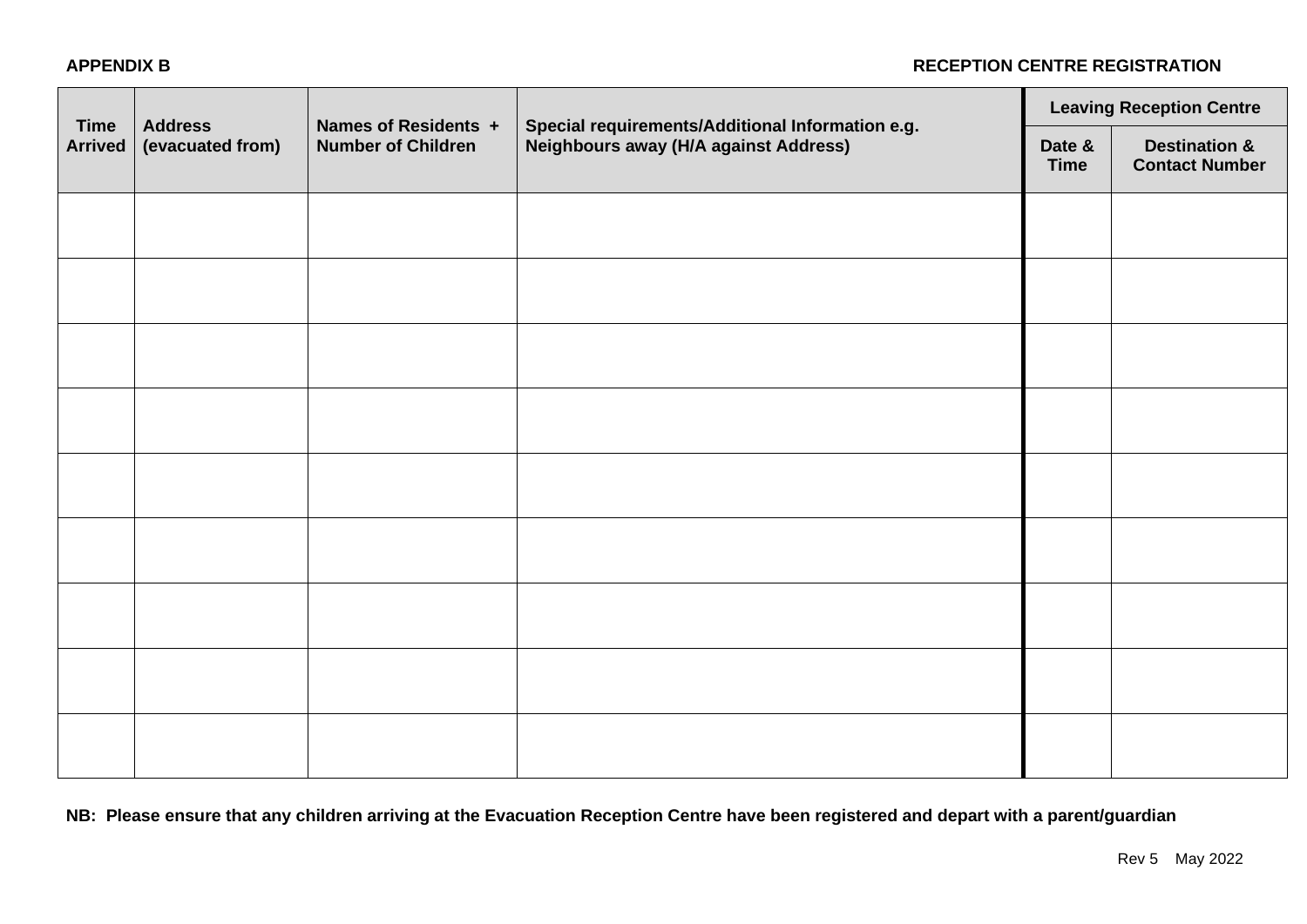#### **Data Protection**

As part of the Community Resilience Plan, some information about volunteers who sign up to help will be recorded. The information held is the volunteer's name, skills and contact details, and as such is Personal Information. The Data Protection laws will be adhered to and guidance from the Information Commissioner's Office will be followed. Personal Information will be updated on an annual basis. This information, both hard copy and electronically, will be held securely by the Ballater Community Resilience Team. Once information is no longer needed, or if requested by the volunteer, details will be securely deleted and destroyed.

The Community Resilience Plan does not contain information about people in the community who may require additional assistance due to vulnerability, medical conditions, etc. However, it is recognised that another agency might share such information with a volunteer, to enable the volunteer to assist that member of the community. If information of this nature is shared, then it will be treated as confidential.

#### **Insurance**

Insurance cover is provided by Aberdeenshire Council and Ballater and Crathie Community Council for the majority of activities associated with an emergency response, but does not cover the operation of mechanical equipment.

#### **Risk Assessment for volunteers**

A risk assessment will be carried out and briefing given prior to the deployment of volunteers who will be matched to tasks that are appropriate to their skills, competencies, fitness levels and their clothing and equipment.

#### **Areas to be covered in briefing are:**

- what the situation is
- what needs to be done
- how it will be done
- safety measures in place:
	- − buddy system (i.e. no one carrying out an activity by themselves)
	- equipment check to ensure\_volunteers have the correct equipment (i.e. dressed appropriately, have a hi-vis jacket, charged mobile phone, torch, etc.)
	- reporting structure: volunteers told to whom they are to report once they have completed the task/or if they get into difficulties
	- − information kept on where volunteers have been deployed and how to contact them.

#### **Legal disclaimer regarding community responsibilities**

Aberdeenshire Council wishes to make it clear that it is not the employing body for the volunteers referred to in this document; they are volunteers acting on behalf of the Community Council. Aberdeenshire Council accepts no responsibility whatsoever for any loss, injury, claim, liability, costs or damages caused by the actions and/or negligence of the volunteers or anyone acting for or on behalf of them.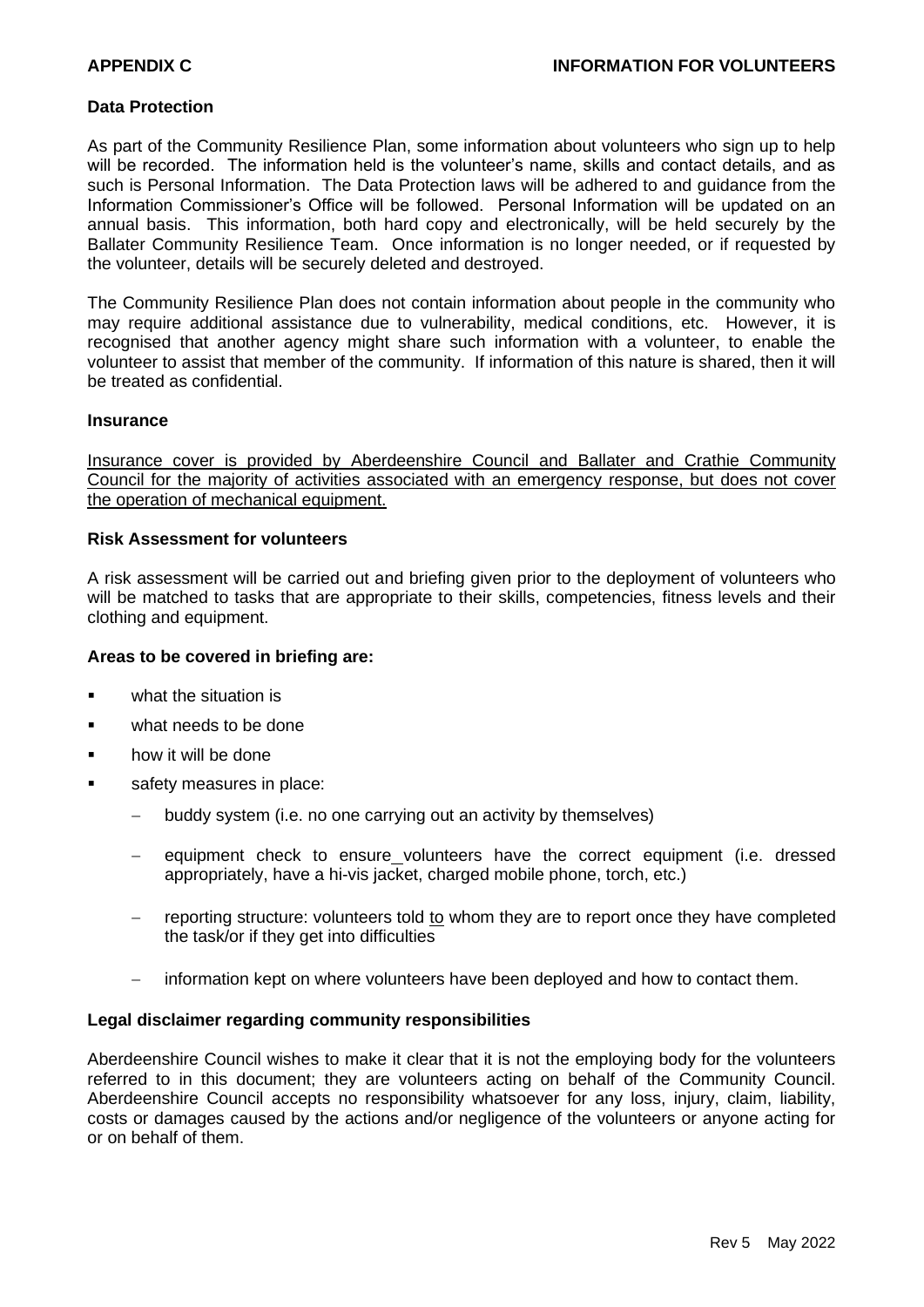#### **1. Introduction**

This local procedure identifies the key risks and associated responses to incidents within the Ballater Caravan Park.

#### **2. Description**

The caravan park is located on the southern edge of Ballater immediately adjacent to the River Dee and is open from March to November every year. The site lies within a high risk flood area and was subjected to a devastating flood on 30 December 2015, following which pitches were limited to touring caravans, motorhomes and tents. During the tourist season, the Warden, and the Directors, have a duty of care to take all reasonable steps to ensure the safety of all people using the Park.

#### **3. Risks**

The following tables identify the main realistic risks, impact to the caravan park, likely actions by emergency responders and possible actions to be taken by the Warden.

| <b>Risk:</b><br><b>Flooding</b> (e.g. rivers over-topping, banks bursting) |                                                                                                         |                                                                                                                                   |  |  |  |  |  |
|----------------------------------------------------------------------------|---------------------------------------------------------------------------------------------------------|-----------------------------------------------------------------------------------------------------------------------------------|--|--|--|--|--|
| impact on site                                                             | possible actions by<br>emergency responders                                                             | actions by Warden to assist<br>emergency responders                                                                               |  |  |  |  |  |
| Damage to<br>caravans,<br>motorhomes and<br>tents                          | Monitor warnings received<br>from SEPA and Met Office<br>via Ballater Resilience<br>Coordinator so that | Based on information given,<br>attempt to give early warning of<br>flooding to campers                                            |  |  |  |  |  |
| Flooding in<br>surrounding<br>streets                                      | potential problems are<br>identified as early as<br>possible.<br>Coordinate evacuation                  | Wake-up campers in order to give<br>clear, simple and accurate<br>information on what is occurring,<br>what to do and where to go |  |  |  |  |  |
|                                                                            | and/or rescue activities<br>Identify need for shelter<br>and accommodation                              | Work with local emergency<br>responders to assist as required<br>with the evacuation of campers to<br>the Victoria Hall           |  |  |  |  |  |

| <b>Risk:</b><br>Major Incident (e.g. explosion/fire)        |                                                                                                                                                                    |                                                              |  |  |  |  |  |
|-------------------------------------------------------------|--------------------------------------------------------------------------------------------------------------------------------------------------------------------|--------------------------------------------------------------|--|--|--|--|--|
| impact on site                                              | possible actions by<br>emergency responders                                                                                                                        | actions by Warden to assist<br>emergency responders          |  |  |  |  |  |
| Major evacuation<br>Damage to<br>adjacent<br>caravans/tents | Activate generic<br>emergency response and<br>recovery plan<br>Coordinate evacuation<br>and/or rescue activities<br>Identify need for shelter<br>and accommodation | Assist with the evacuation of<br>campers to Reception Centre |  |  |  |  |  |